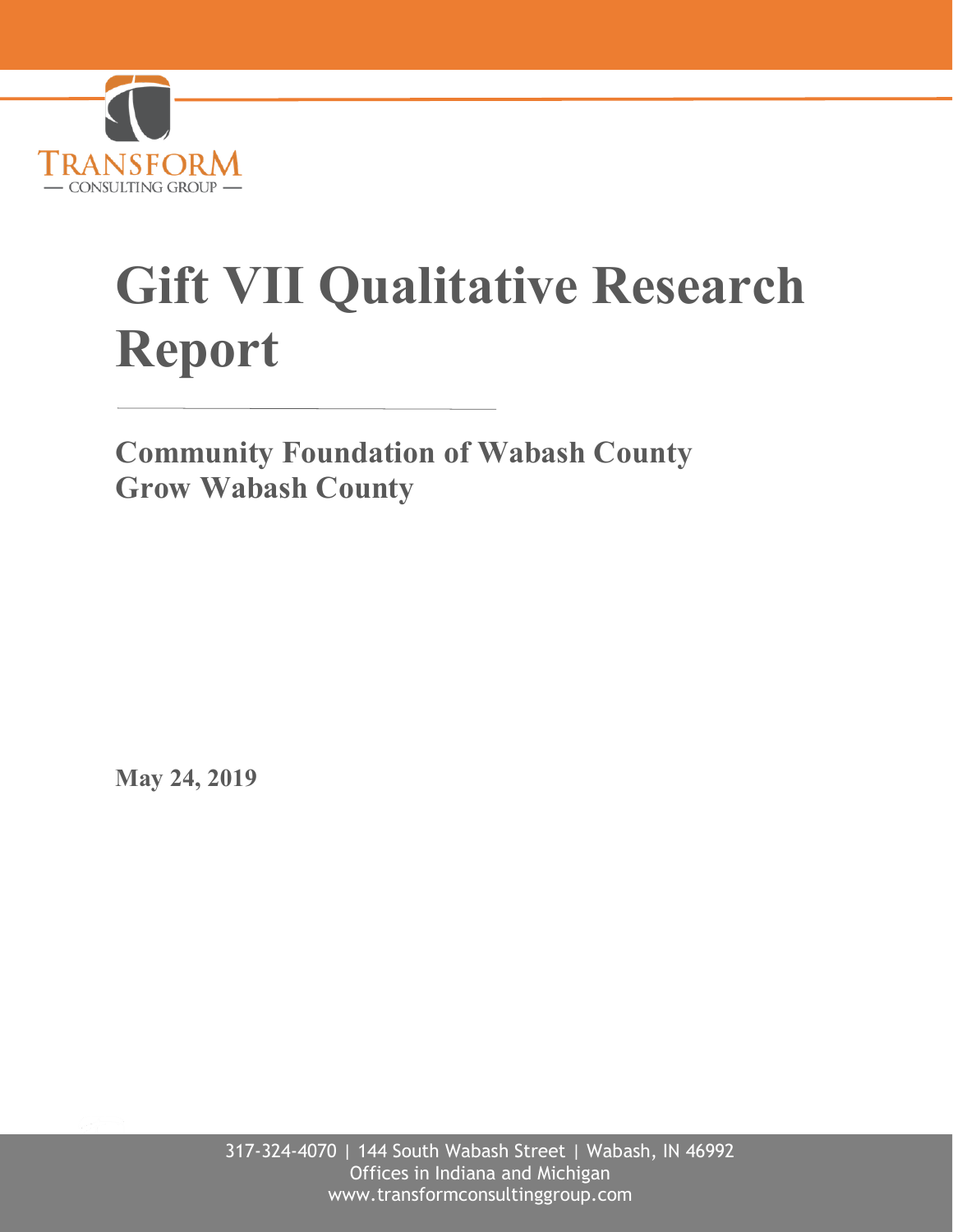# **Table of Contents**

# **Table of Figures**

 $\sim$ 

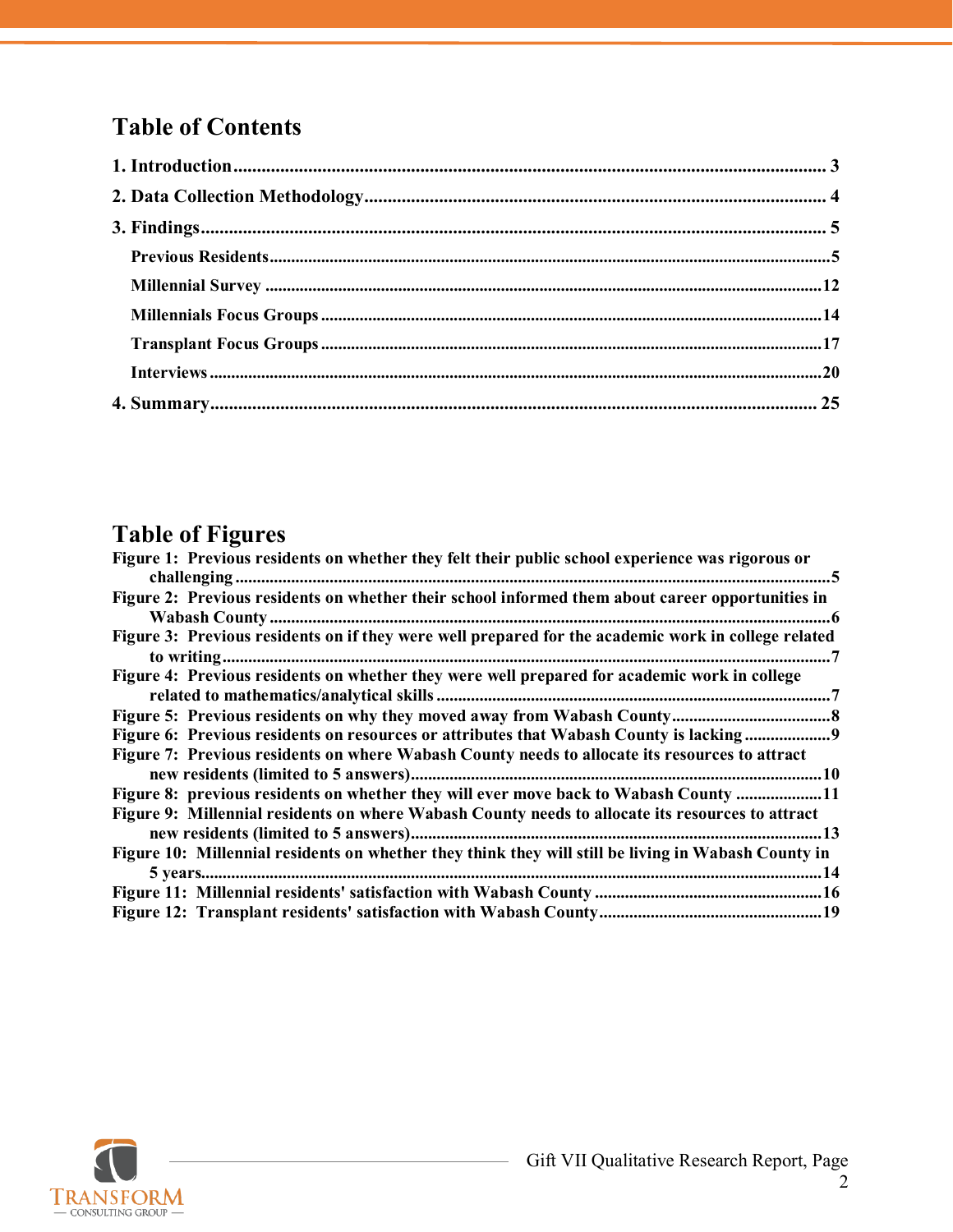# <span id="page-2-0"></span>**1. Introduction**

The Community Foundation of Wabash County (CFWC) and Grow Wabash County engaged Transform Consulting Group (TCG) to assist with the Lilly Endowment GIFT VII Community Leadership grant. Part of the scope of services provided by TCG is to conduct qualitative research related to population decline, specifically collecting data through focus groups, interviews, and surveys from residents, former residents, and workers employed in Wabash County. This report will be delivered to the Community Research Institute, CFWC, and Grow Wabash County to inform the population loss study and recommendations for Wabash County.

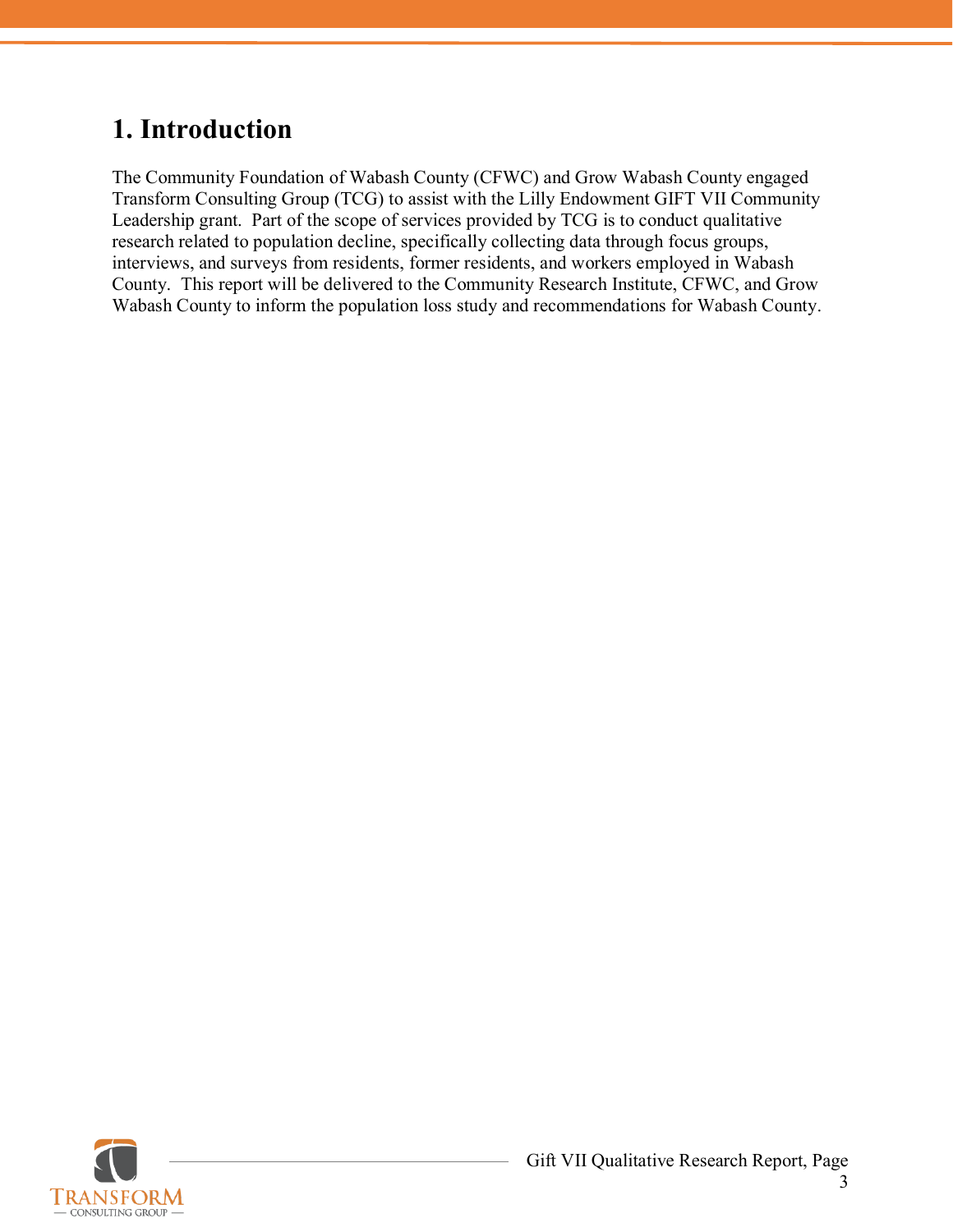# <span id="page-3-0"></span>**2. Data Collection Methodology**

To investigate population decline in Wabash County, multiple perspectives were sought with a particular emphasis on millennials (born between 1980-2000) and "transplants" (individuals who did not grow up in Wabash County). TCG solicited feedback from these groups through an online survey, phone interviews, and in-person focus group meetings. Each research instrument asked similar questions around affinity to Wabash County and how Wabash County could become a more attractive place to live.

An **online survey** was created for previous residents of Wabash County who were millennials and had graduated from a Wabash County high school but have since moved away. The online survey was sent to a contact list provided by CFWC by TCG. The online survey link was also shared on social media and sent to personal contacts. Nearly 50 people began the survey, and 31 people completed the survey between April 29<sup>th</sup> and May 8<sup>th</sup>. The other respondents were disqualified from taking the survey because they still lived in Wabash County, didn't graduate from a high school in Wabash County, or did not fall in the millennial age group.

TCG held four **focus group meetings** between May 6th and May 9th in Wabash and North Manchester. Each location held a focus group for millennials and a focus group for transplants (not necessarily millennials). Participants were current residents of Wabash County. In total, 16 people participated in the transplant focus groups, and 18 people participated in the millennial focus groups. If a person was invited to participate but could not attend a focus group meeting, they were provided a link to an online survey that mirrored the questions posed to the focus groups. Two people completed the online survey for transplants, and 26 people completed the online survey for millennials.

TCG contacted individuals who work in Wabash County but live outside of the county for phone **interviews**. Seventeen phone interviews were conducted, and one person submitted written answers to the interview questions.

The CFWC, Grow Wabash County, and TCG cultivated a list of potential research participants and sent personal invitations asking for their participation in one of the above options. Additional methods were used to recruit participants including sharing the survey link on the social media pages of TCG, CFWC and Grow Wabash County as well as an invitation to participate in CFWC's newsletter.

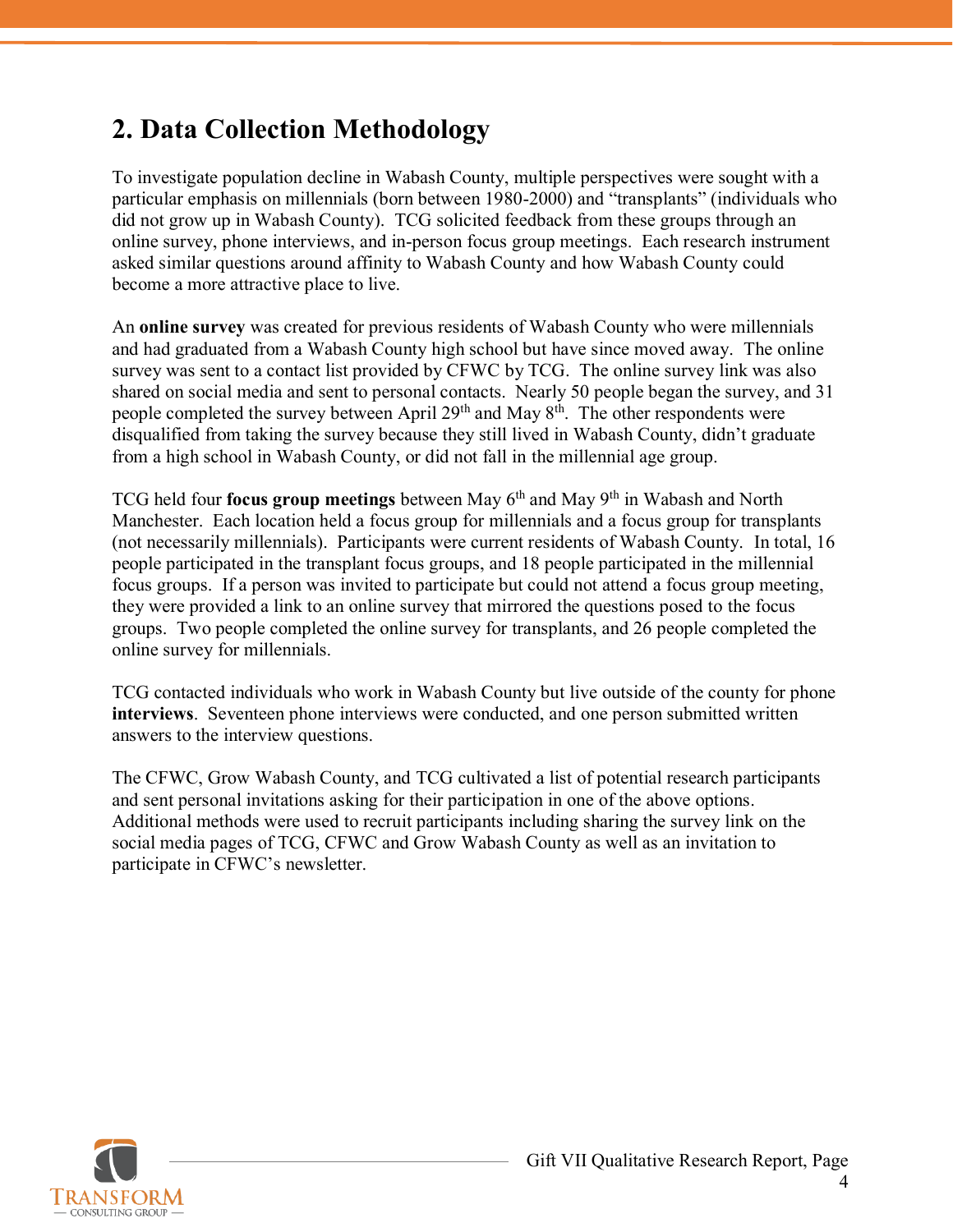# <span id="page-4-0"></span>**3. Findings**

<span id="page-4-1"></span>**Previous Residents** – Millennials that graduated from a Wabash County high school but have since moved away.

The beginning of the survey asked questions to determine if the respondent qualified to take the survey. Thirty-six people qualified to take the survey, and 31 finished the survey. All respondents were millennials and generally from the younger part of the generation with 32% between ages 18-24 and 52% between 25-30. Two thirds of respondents (68%) were female, just over half (52%) of respondents are single, and 84% have a bachelor's degree or higher degree.

#### *High School Experience*

Survey respondents were first asked a few questions about their high school experience. The majority of respondents (53%) found it to be only somewhat rigorous or challenging. The other half were split between finding it challenging and not finding it challenging. Respondents generally believed they were able to at least somewhat pursue all the course work they desired in their areas of interest with 42% selecting yes and 42% selecting somewhat.

What was missing in their high school experience was the schools informing them of career opportunities in Wabash County with 61% saying they were not informed and the remaining 39% split between being informed and unsure.



*Figure 1: Previous residents on whether they felt their public school experience was rigorous or challenging*

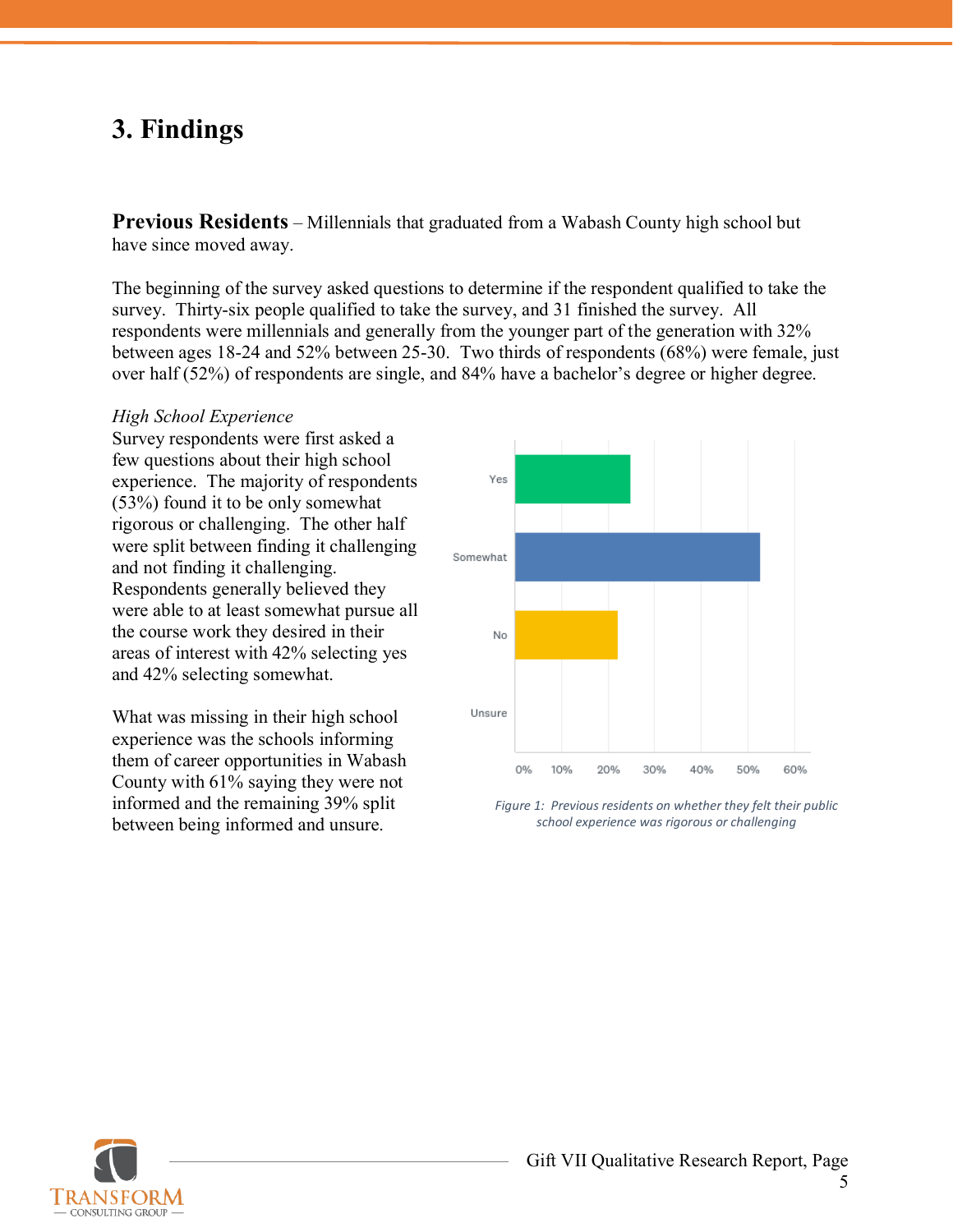

<span id="page-5-0"></span>*Figure 2: Previous residents on whether their school informed them about career opportunities in Wabash County*

#### *Workforce and Higher Education Experience*

All but one of our survey respondents pursued higher education after graduating high school. The survey incorporated skip logic at this point to ask the two groups different sets of questions. For the one person who did not continue to higher education, they were asked if high school prepared them for their first job. The respondent's comment was that "I don't feel like it's the schools [sic] responsibility to prepare me for work. That's my own personal responsibility." This individual joined the military after high school and was provided additional training there.

Of the 35 respondents who went to college, all 35 were admitted to their college of choice. They generally felt that they were well prepared for college work related to writing and a little less so for college work related to mathematics/analytical skills. However, the majority still selected "yes".

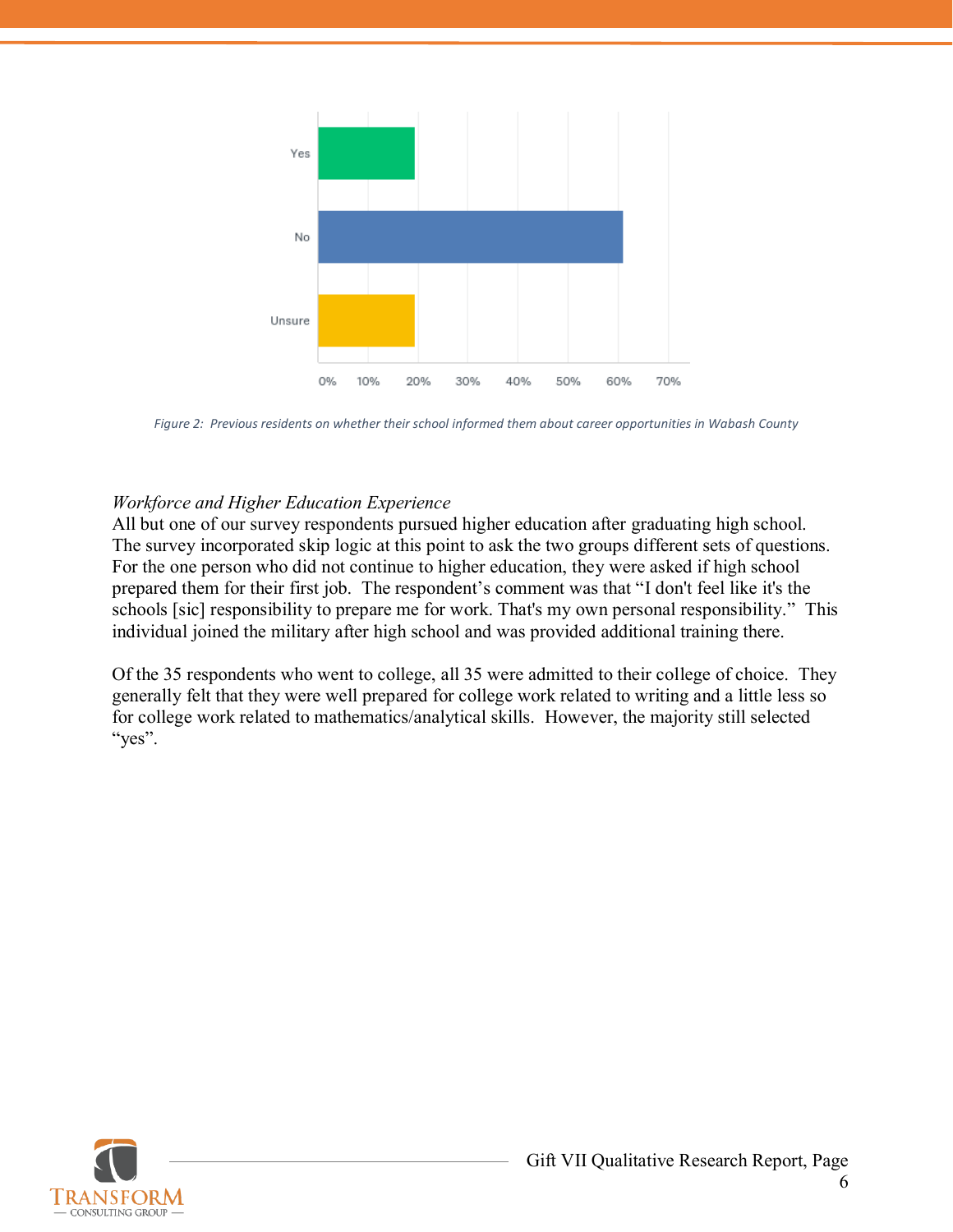

<span id="page-6-0"></span>*Figure 3: Previous residents on if they were well prepared for the academic work in college related to writing*



*Figure 4: Previous residents on whether they were well prepared for academic work in college related to mathematics/analytical skills*

<span id="page-6-1"></span>Respondents were then asked the open-ended question of whether they were well prepared for college overall. Generally, the respondents felt well prepared or mostly prepared. About a third of respondents elaborated further that AP courses made them feel prepared, and others mentioned they would have taken more AP courses if they had been offered. One particular area that was mentioned by multiple people was a lack of foundational knowledge in the sciences particularly chemistry and physics.

"I felt prepared for most subjects, including reading, writing, critical thinking, biology. However, I definitely lacked the foundation in math, chemistry, and physics that I saw in my fellow college students."

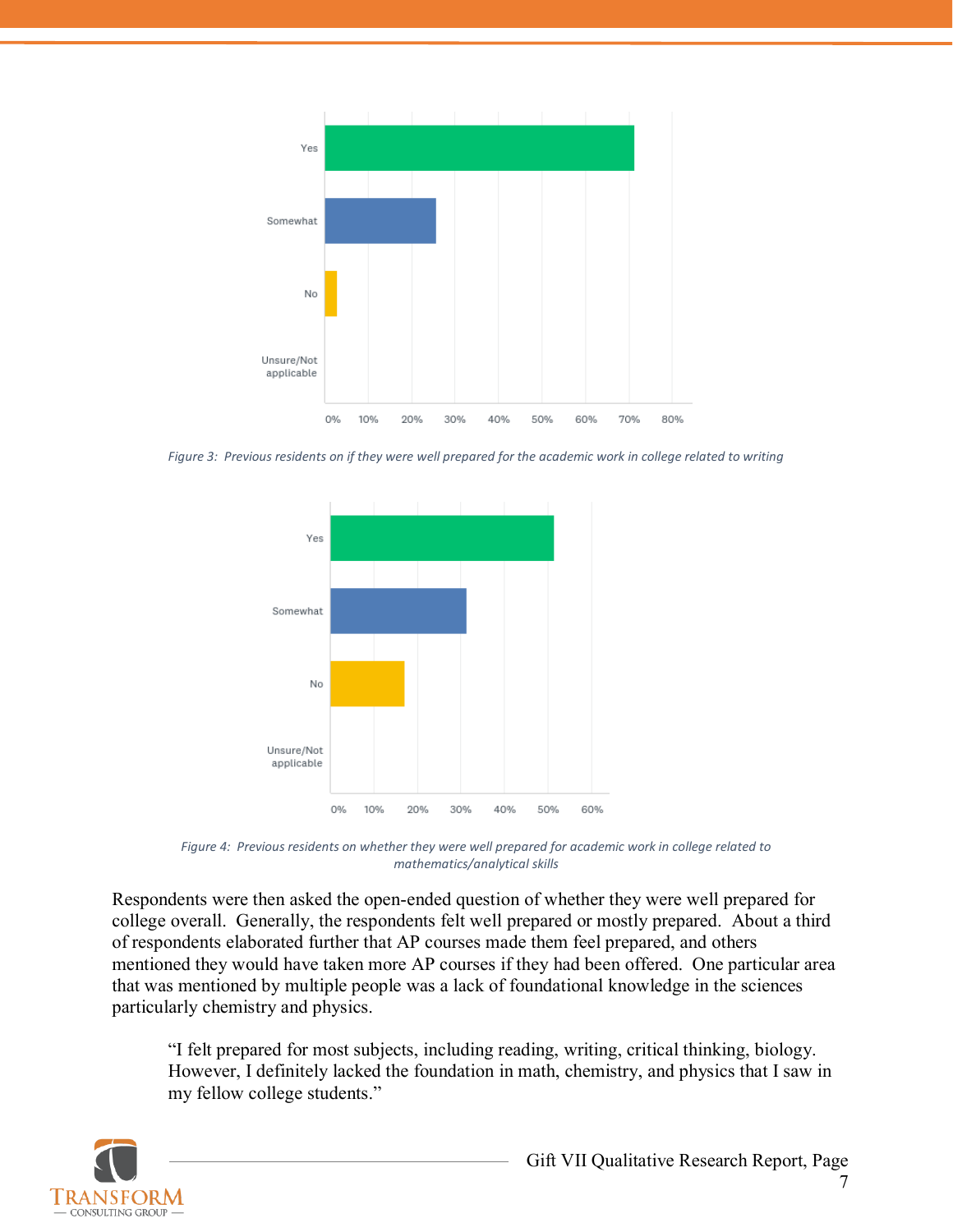"I felt prepared in the courses I did take. I was behind because we did not offer many courses that my college expected you to have already taken."

"Mostly. I was prepared above average in reading/writing. I felt below average prepared for chemistry/physics."

#### *Why They Left Wabash County*

The top reason for leaving Wabash County was to take a job outside of the area. A close second was the millennial leaving to attend college. For millennials, only 18% had left because their significant other lived elsewhere. The one "other" response referenced leaving for the variety of things to do in a bigger city.

| <b>ANSWER CHOICES</b>                                                                                                                      | <b>RESPONSES</b> |    |
|--------------------------------------------------------------------------------------------------------------------------------------------|------------------|----|
| Culture (I wanted to live in a different community that more closely aligned to my<br>lifestyle and values)                                | 5.88%            | 2  |
| Family/Friends (A family member or close friend lived elsewhere)                                                                           | $0.00\%$         | 0  |
| Military (I left to serve in the military)                                                                                                 | $0.00\%$         | 0  |
| Primary relationship (My significant other lived elsewhere)                                                                                | 17.65%           | 6  |
| School (I left to attend college/university)                                                                                               | 35.29%           | 12 |
| Work (I was offered a job)                                                                                                                 | 38.24%           | 13 |
| Other (please specify)                                                                                                                     | 2.94%            | 1  |
| <b>TOTAL</b>                                                                                                                               |                  | 34 |
| $\mathbf{r}$ , and $\mathbf{r}$ , and $\mathbf{r}$ , and $\mathbf{r}$<br>$\sim$ $\sim$ $\sim$<br>$\sim$ $\sim$ $\sim$ $\sim$ $\sim$ $\sim$ |                  |    |

*Figure 5: Previous residents on why they moved away from Wabash County*

<span id="page-7-0"></span>Respondents were also asked if there were any resources or attributes that Wabash County is lacking that contributed to their decision to move away and not return. Similar to the above question, the most selected resource that they said was lacking is employment opportunities selected by 88%. Social offerings was selected by 71%. After that, the next highest item selected was retail attraction at 35%.

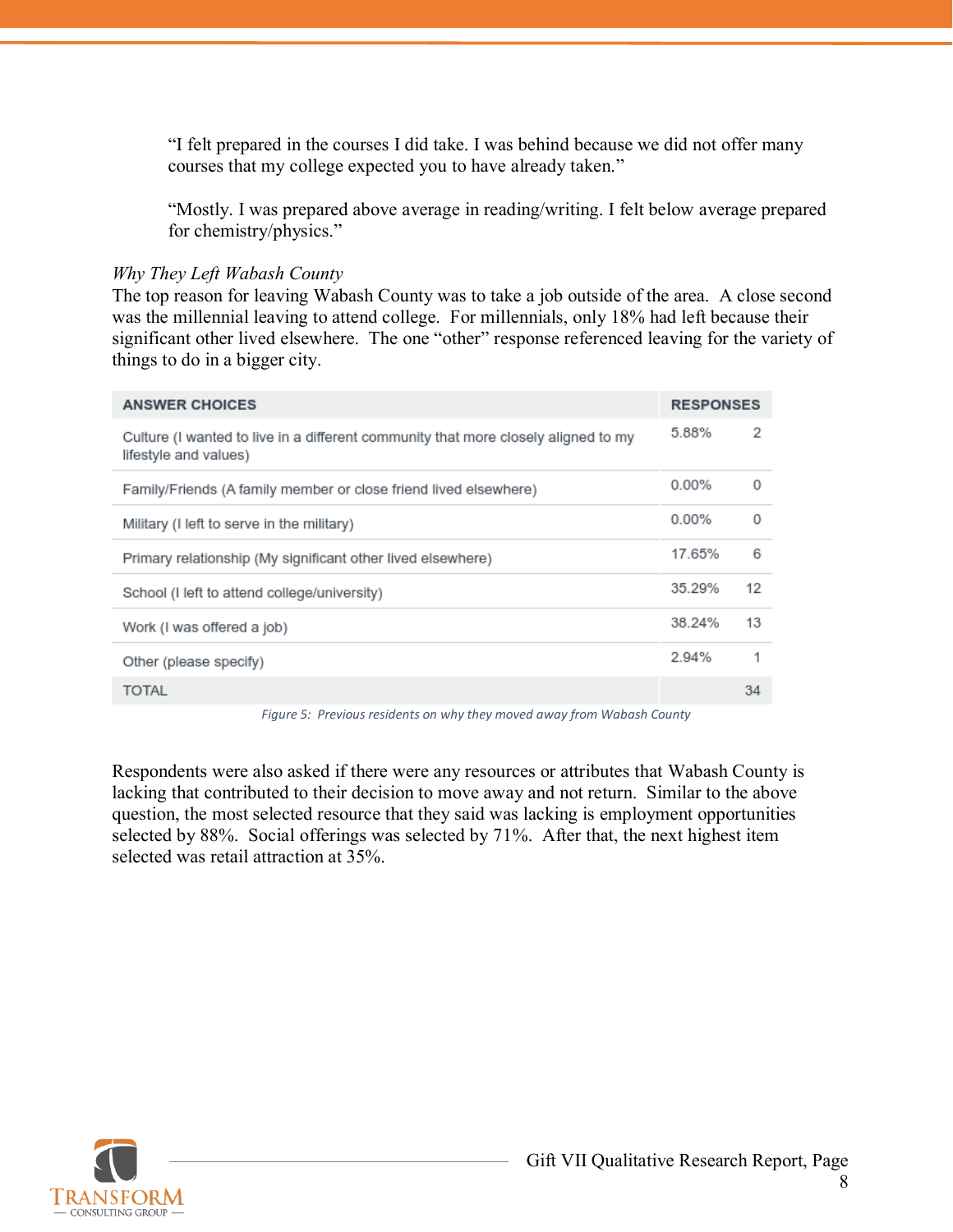| <b>ANSWER CHOICES</b>                                                                                    | <b>RESPONSES</b> |    |
|----------------------------------------------------------------------------------------------------------|------------------|----|
| Arts and cultural opportunities                                                                          | 26.47%           | 9  |
| Education system                                                                                         | 14.71%           | 5  |
| Employment opportunities                                                                                 | 88.24%           | 30 |
| Family-friendliness                                                                                      | 2.94%            | 1  |
| Health services                                                                                          | 8.82%            | 3  |
| Opportunities for people under the age of 21                                                             | 14.71%           | 5  |
| Public safety                                                                                            | 0.00%            | 0  |
| Public transportation                                                                                    | 8.82%            | 3  |
| Recreation/wellness opportunities                                                                        | 20.59%           | 7  |
| Retail attraction                                                                                        | 35.29%           | 12 |
| Social offerings (e.g., vibrant nightlife, good spaces and places to meet and spend<br>time with people) | 70.59%           | 24 |
| Volunteer opportunities                                                                                  | 2.94%            | 1  |
| Workforce training/professional development opportunities for adults                                     | 20.59%           | 7  |
| Your neighborhood/personal network                                                                       | 11.76%           | 4  |
| No, there are no attributes that Wabash County is lacking.                                               | 2.94%            | 1  |
| Other (please specify)                                                                                   | 8.82%            | 3  |
| Total Respondents: 34                                                                                    |                  |    |

*Figure 6: Previous residents on resources or attributes that Wabash County is lacking*

<span id="page-8-0"></span>When survey respondents were asked why they think the primary reason most Wabash County residents live there, nearly everyone selected one of two answers: current residents grew up there (68%) or they have family/friends there (29%).

#### *How to Attract and Retain Residents*

The top two resources and attributes respondents said contributed to them leaving are the top two responses selected when asked where Wabash County should allocate resources to attract new residents. From there, respondents selected more items than before, but the top two answers are still the only two to be selected by more than 50% of respondents.

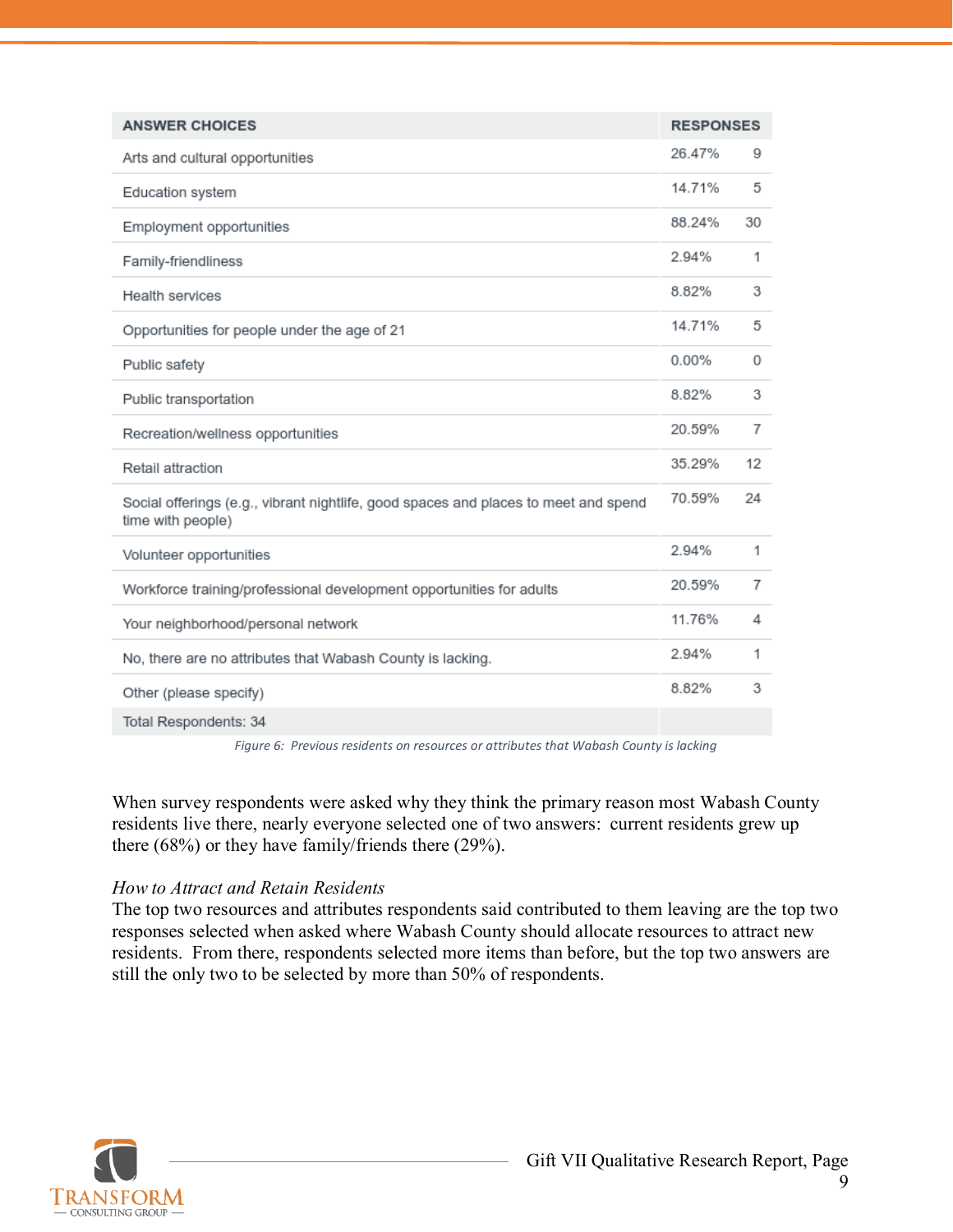| <b>ANSWER CHOICES</b>                                                                                    | <b>RESPONSES</b> |    |
|----------------------------------------------------------------------------------------------------------|------------------|----|
| Arts and cultural opportunities                                                                          | 30.30%           | 10 |
| Education system                                                                                         | 36.36%           | 12 |
| Employment opportunities                                                                                 | 90.91%           | 30 |
| Family-friendliness                                                                                      | 9.09%            | 3  |
| Health services                                                                                          | 6.06%            | 2  |
| Opportunities for people under the age of 21                                                             | 12.12%           | 4  |
| Public safety                                                                                            | 6.06%            | 2  |
| Public transportation                                                                                    | 9.09%            | 3  |
| Recreation/wellness opportunities                                                                        | 48.48%           | 16 |
| Retail attraction                                                                                        | 45.45%           | 15 |
| Social offerings (e.g., vibrant nightlife, good spaces and places to meet and spend<br>time with people) | 81.82%           | 27 |
| Volunteer opportunities                                                                                  | 3.03%            | 1  |
| Workforce training/professional development opportunities for adults                                     | 33.33%           | 11 |
| Your neighborhood/personal network                                                                       | 6.06%            | 2  |
| Total Respondents: 33                                                                                    |                  |    |

<span id="page-9-0"></span>*Figure 7: Previous residents on where Wabash County needs to allocate its resources to attract new residents (limited to 5 answers)*

A similar question asking about retaining current residents elicited much the same answers.

Respondents were then posed with the question in an open-ended format specifically asking what needs to be down to attract younger people ages 20-30. The top response was that Wabash County needs more job opportunities and quality jobs for people with college degrees. Beyond that, respondents think that Wabash County needs more things to do for both single people and those with families.

"Have more activities to do in the city. For most things, you have to travel a fair distance to reach any attractions that young adults or families with children would want."

"I think many individuals go on to pursue degrees where there are not opportunities for a career in Wabash"

"It all comes down to job opportunities for decent/high paying jobs. Any other shortcomings are "forgivable" if you have high paying jobs and affordable housing."

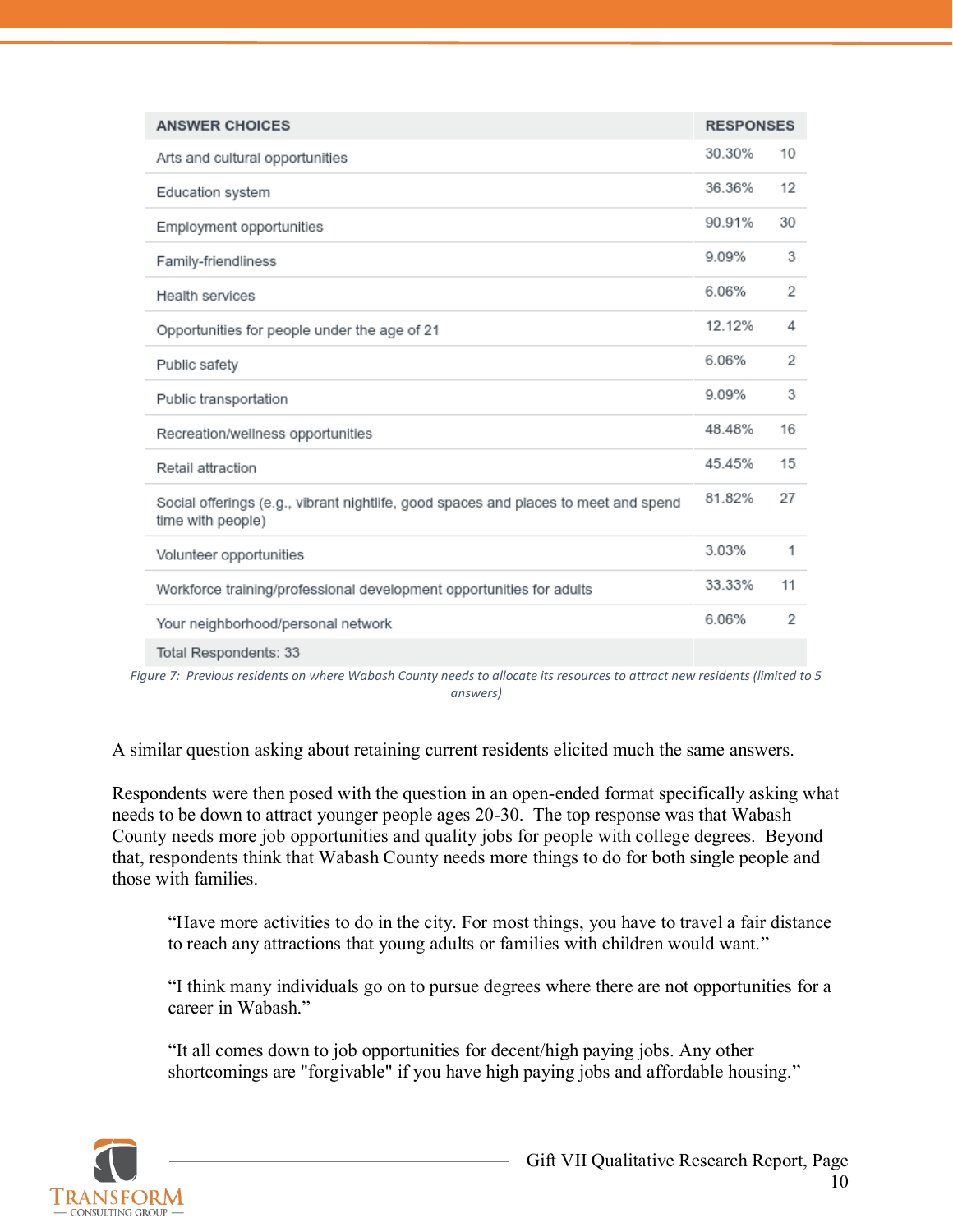To attract younger people to stay in Wabash County the answers are much the same and often mention job opportunities. Beyond that, some mentioned improving the schools (K-12) and having appealing public spaces.

### *Do you think you will ever move back to Wabash County?*

The answers for this question are mixed. About a fifth expect they will move back while nearly 40% do not think they will move back and nearly a third are unsure. Respondents who selected "other" are generally unsure as well and provided more specifics:

"Hard saying because now my parents moved from Wabash to Fort Wayne."

"Only if I believe my future children could have a better education than where I live currently."

"My partner, a non-native of Indiana, and I often fantasize about moving back to my hometown. I'm not certain how realistic this is, considering the rumors I hear about the Manchester Community School, as well as Manchester University these days. Both institutions would be our primary source of employers should we return."



*Figure 8: previous residents on whether they will ever move back to Wabash County*

# <span id="page-10-0"></span>*The \$5 Million Question*

There were 21 responses provided to this question and their answers generally centered around the following themes:

- Improving education
- Attract jobs that require highly educated people
- Invest in business development

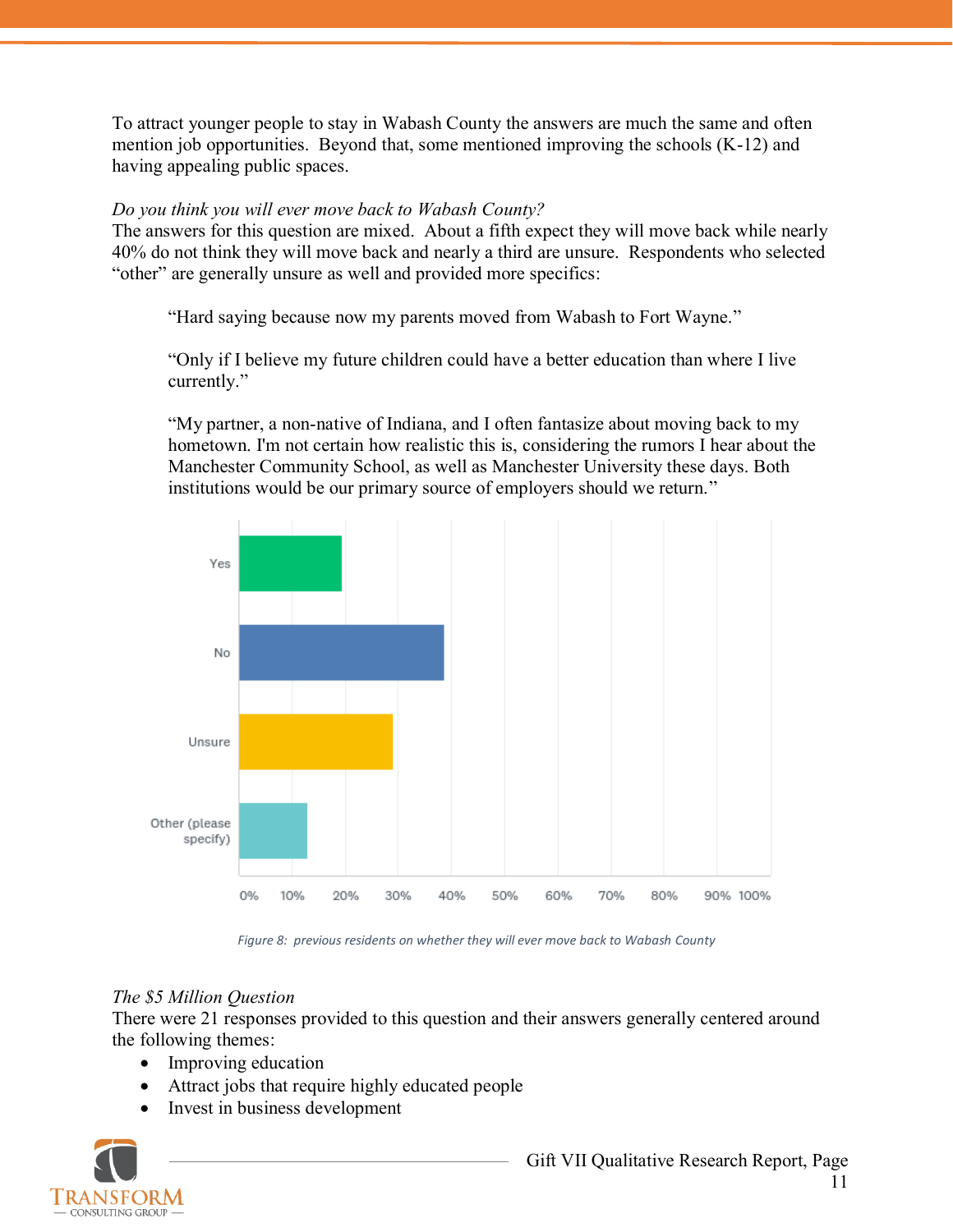• Increase the availability of cultural opportunities, retail, and recreational opportunities

# <span id="page-11-0"></span>**Millennial Survey** – Those who stayed or have since returned to Wabash County

For those who could not attend an in-person focus group, they were encouraged to provide their opinions in an online survey. Twenty-six people took the online survey. With such a large number of responses, the online survey responses will be compared to those of the previous resident survey instead of being combined with the answers provided in the in-person focus group meetings.

### *Workforce and Higher Education*

Not only do the millennials who took this survey reside in Wabash County, but the demographics of the respondents are different from those in the previous resident survey. This group is older with the greatest percentage (42%) in the age group 31-39. Females only outnumber males by 8% in this sample, and more than half (58%) are married. Also, a third of the sample has less than a bachelor's degree.

Three survey respondents went straight into the workforce after high school. Two of three felt that their high school experience did not prepare them for their first job, and the third respondent felt that vocational school helped. All three respondents received additional training from their employer.

The majority of those who went to college felt like they were well prepared as did the younger millennials from the previous resident survey, but they mentioned more frequently that while they were prepared academically, they didn't have many real-life skills needed for college.

"Intellectually, but there were no real-life skills like money management."

"They didn't prepare me for the real world unfortunately."

#### *How to Attract and Retain Residents*

The older millennials who currently live in Wabash County had slightly different ideas for where Wabash County most needs to allocate its resources to attract new resources. Employment opportunities were still the top area to invest in and social offerings was second but only 50% selected it. The education system was selected third with more votes than in the previous resident survey at 46%.

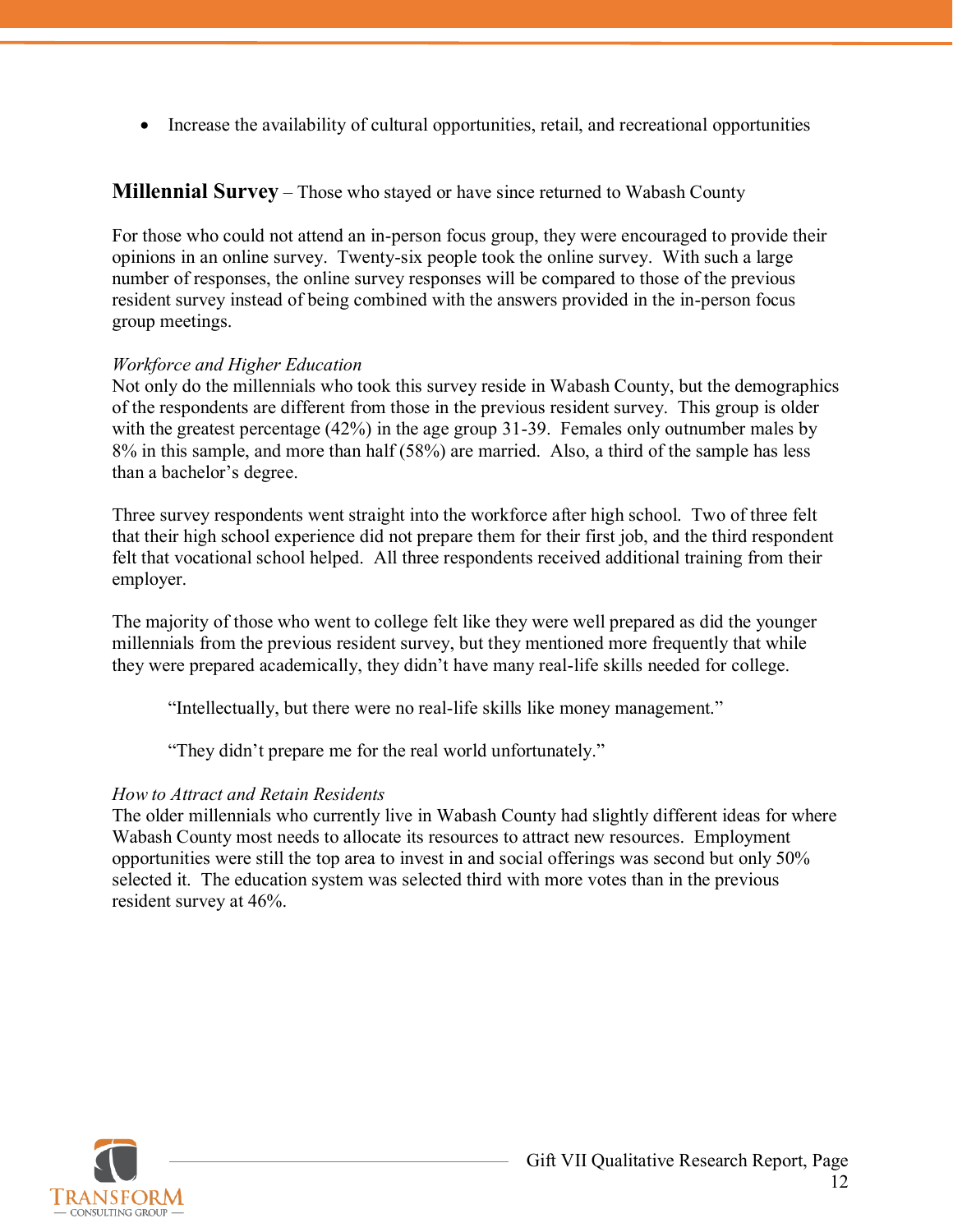| <b>ANSWER CHOICES</b>                                                                                    | <b>RESPONSES</b> |    |
|----------------------------------------------------------------------------------------------------------|------------------|----|
| Arts and cultural opportunities                                                                          | 19.23%           | 5  |
| Education system                                                                                         | 46.15%           | 12 |
| Employment opportunities                                                                                 | 80.77%           | 21 |
| Family-friendliness                                                                                      | 11.54%           | 3  |
| Health services                                                                                          | 19.23%           | 5  |
| Opportunities for people under the age of 21                                                             | 7.69%            | 2  |
| Public safety                                                                                            | 11.54%           | 3  |
| Public transportation                                                                                    | 15.38%           | 4  |
| Recreation/wellness opportunities                                                                        | 26.92%           | 7  |
| Retail attraction                                                                                        | 30.77%           | 8  |
| Social offerings (e.g., vibrant nightlife, good spaces and places to meet and spend<br>time with people) | 50.00%           | 13 |
| Volunteer opportunities                                                                                  | 0.00%            | 0  |
| Workforce training/professional development opportunities for adults                                     | 34.62%           | 9  |
| Your neighborhood/personal network                                                                       | 23.08%           | 6  |
| Other (please specify)                                                                                   | 15.38%           | 4  |
| Total Respondents: 26                                                                                    |                  |    |

<span id="page-12-0"></span>*Figure 9: Millennial residents on where Wabash County needs to allocate its resources to attract new residents (limited to 5 answers)*

Respondents were then posed with the question in an open-ended format specifically asking what needs to be down to attract younger people ages 20-30. The top response was the same as the previous residents, that Wabash County needs more job opportunities and quality jobs for people with college degrees. Beyond that, this group is more likely to recommend additional social offerings, retail, and a better nightlife.

"Attract newer more popular business. i.e. (Starbucks, brand name retail, nonsmoking sports bars like Wings Etc.) Also attract higher paying careers. For my certain career I would make \$3-4 less an hour than other counties and markets."

"Jobs. Things to do on a social level such as restaurants (craft brewery), arts and entertainment, and retail. "

"This has to be job opportunities and social life. Our community has really changed for the better in the past 10 years, but we must continue to provide young people with job opportunities and social opportunities."

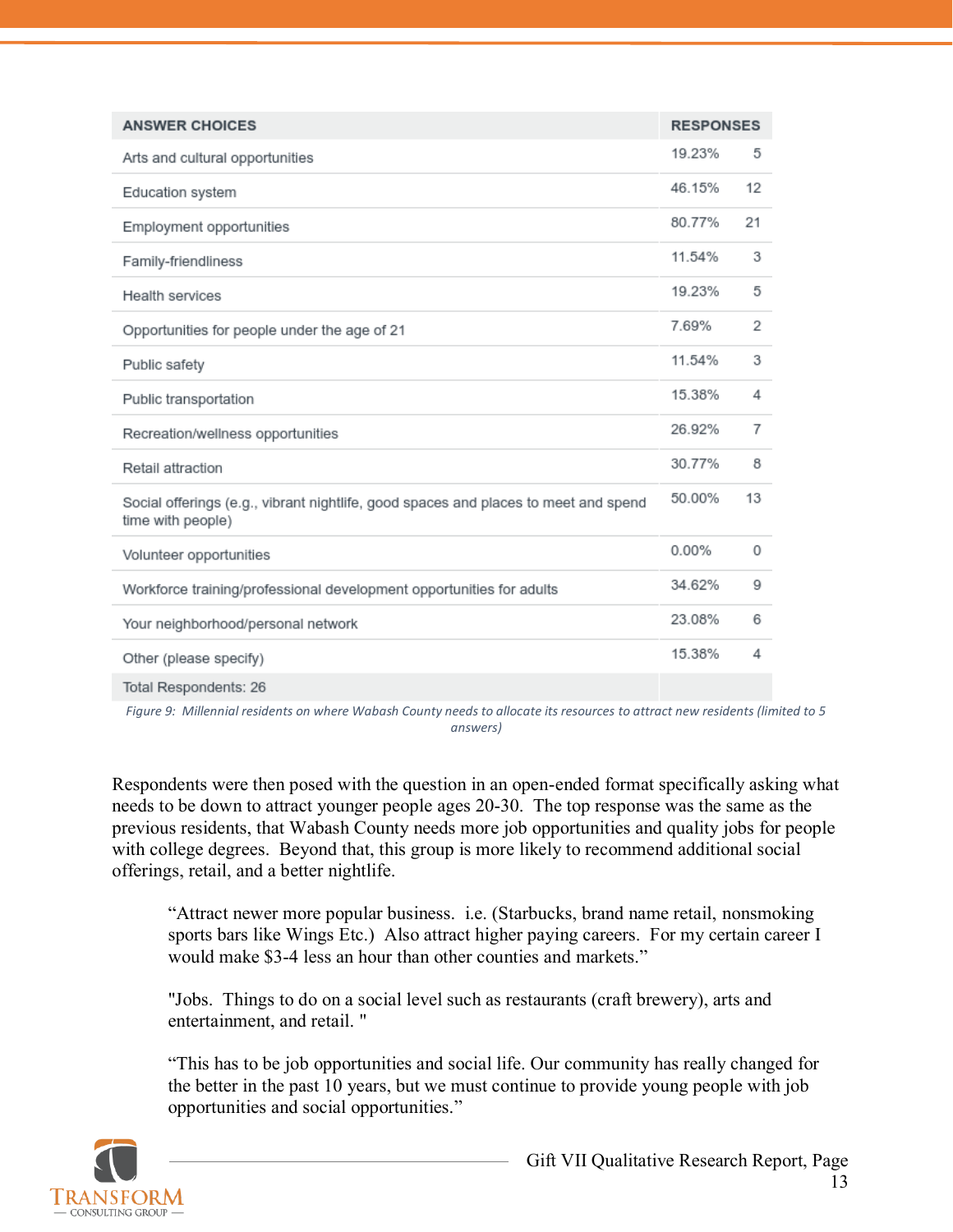### *Do you think you will still be living in Wabash County in 5 years?*

The millennials who currently live in Wabash County are more likely to say they expect to be here in 5 years however a third are unsure.



*Figure 10: Millennial residents on whether they think they will still be living in Wabash County in 5 years*

#### <span id="page-13-1"></span>*The \$5 Million Question*

There were 19 responses provided to this question and their answers generally centered around the following themes:

- Improving education
- Attracting jobs that require highly educated people
- Investing in business development
- Attracting more retail business
- Increasing activities and things to do for families
- Cleaning up blighted city areas and improve the town facades

# <span id="page-13-0"></span>**Millennials Focus Groups** – Who have stayed or have since returned to Wabash County

Two focus group meetings were held with millennials living in Wabash County. The focus group meeting held in Wabash had 11 participants, and the one held in North Manchester had 7 participants. While millennial has been defined as those born between 1980-2000, there were a few attendees that were just a few years older, but still fit the audience we were seeking to attract. The majority of our participants had returned to Wabash County whether leaving for college or for a job after college, many had returned to Wabash County in the last 5-6 years.

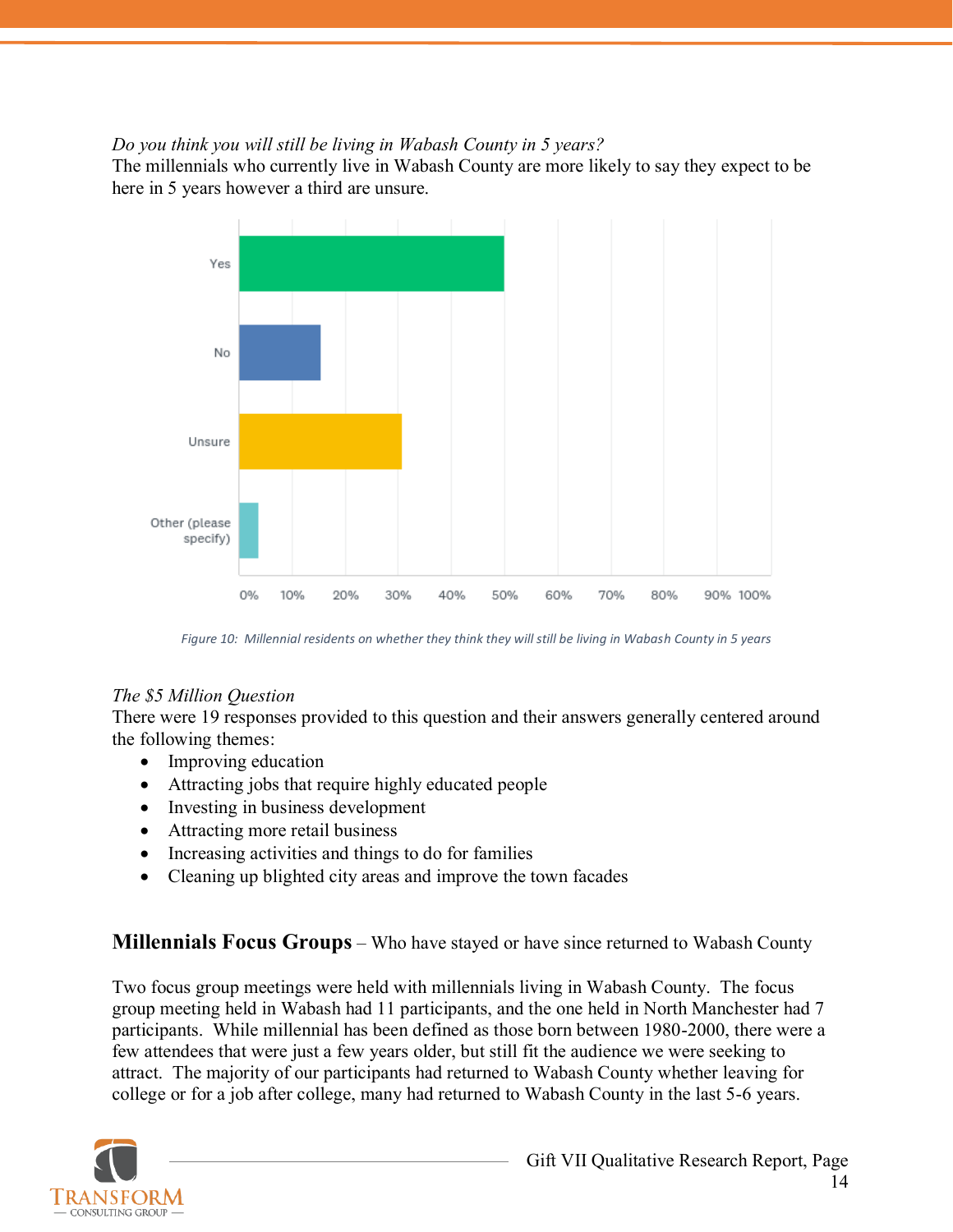#### *High School Experience*

The first few questions to the focus groups centered on their high school experience. The majority said they did not find their education rigorous. They felt there were not as many AP courses or advanced courses offered. Some felt the rigor was extremely dependent on the teacher and thus felt prepared for some college classes but not others.

While in high school, many of the participants felt they were not informed about the career opportunities in Wabash County. Some mentioned being aware of opportunities, especially in agriculture, but were unaware of opportunities outside of that industry, and there were no job fairs to learn about those other opportunities. One of our youngest participants however (graduated in 2016), mentioned that his school had hosted two job fairs, and these provided good networking opportunities.

#### *Workforce and Higher Education Experience*

Only one person out of either focus groups went directly into to the workforce after high school. He felt that high school work wasn't correlated to his job and didn't help him to be prepared when entering the workforce. For those who went to college, they generally felt that high school had prepared them well as long as they had been told that college would be different. Many said they had to learn how to study and develop time management skills. AP classes were also good at preparing some for college.

#### *Why They Chose to Remain or Return to Wabash County*

Most of the focus group participants said they chose to stay or return to Wabash County because their family is here. Beyond that, about half said they stayed or returned because of a job opportunity. Participants also enjoy the small-town feel and are excited about the progress the county has made.

#### *Satisfaction with Wabash County*

To determine how satisfied focus group participants were with various resources and attributes of Wabash County, they were asked to fill out a Likert scale question with the various attributes and rating them from very dissatisfied to very satisfied. The areas in which they were most dissatisfied were employment opportunities, public transportation, and workforce training/professional development opportunities. The areas in which they were most satisfied were family-friendliness, and their neighborhood/personal networks.

When asked why people they knew growing up have left Wabash County, participants mentioned the lack of diversity in employment opportunities, a lack of social offerings, poor housing market, and that those people are not ready to settle down. One participant feels that once people are ready to settle down, they're more likely to move home. The struggle to buy a home is a reason people feel others aren't moving to Wabash County. There isn't a large price range of houses already built; they're either too expensive or cheap but require too much work to rehab.

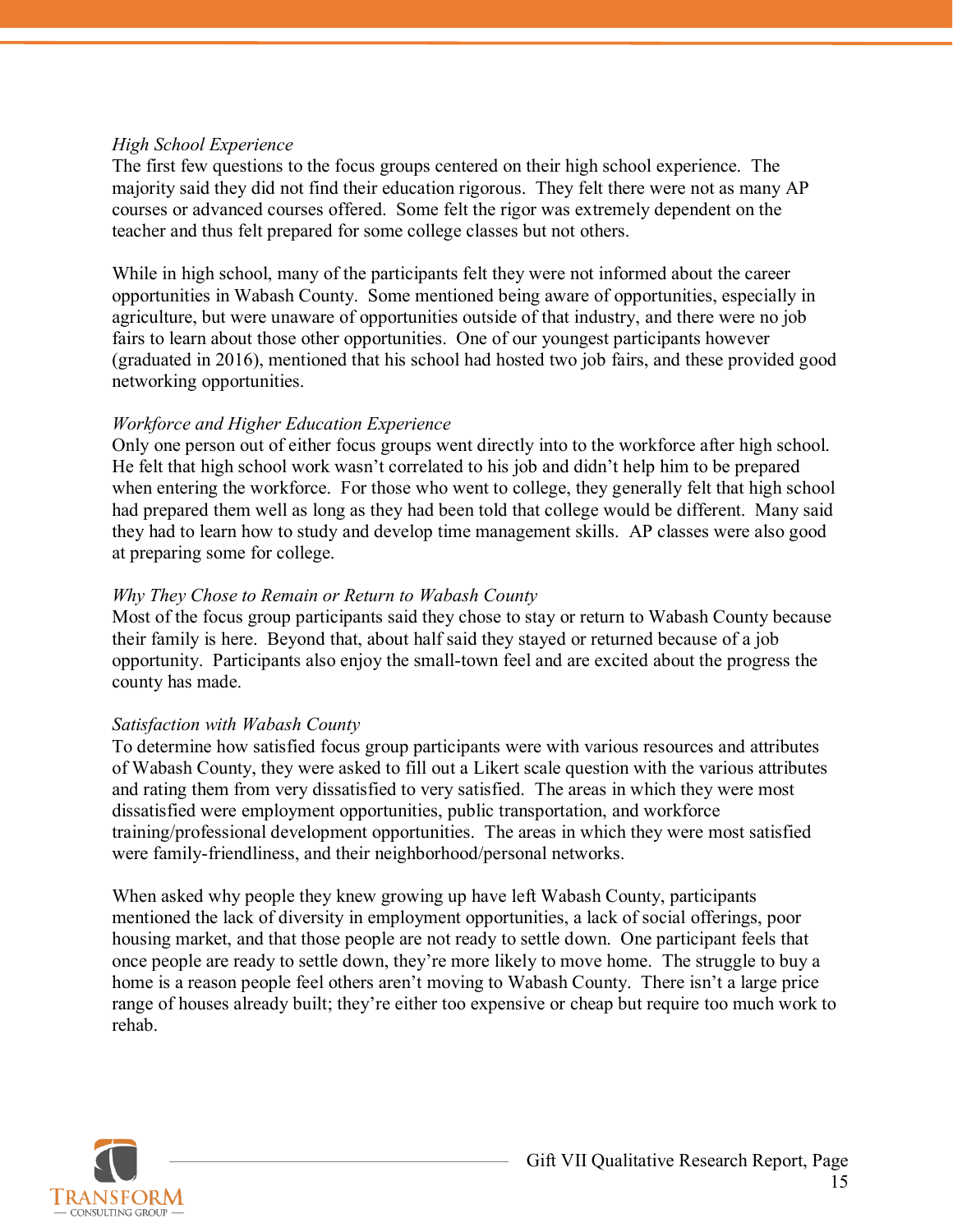

*Figure 11: Millennial residents' satisfaction with Wabash County*

# <span id="page-15-0"></span>*How to Attract and Retain Residents*

The two focus groups came up with three main areas where Wabash County needs to allocate its resources to attract new residents. Those areas include housing as mentioned above, and besides issues with available housing stock, people aren't sure what neighborhoods to recommend to someone moving into the area. The quality of homes and neighborhoods varies from street to street. Employment opportunities in diverse industries with better salaries was discussed as another area of need. And finally, if employment opportunities bring more families to Wabash County, the participants recommended allocating resources to improving the schools and providing better opportunities to kids.

To retain current residents, participants recommended allocating resources to educate high school students on the career opportunities within Wabash County and improve infrastructure and amenities like expanding sidewalks, updating City Park, and adding trails to improve walkability. For high school and college students to stay in Wabash County, one participant recommended more formal collaboration, possibly a county hire liaison, between the high schools, college, and local businesses. As a local business leader, the participant saw a great

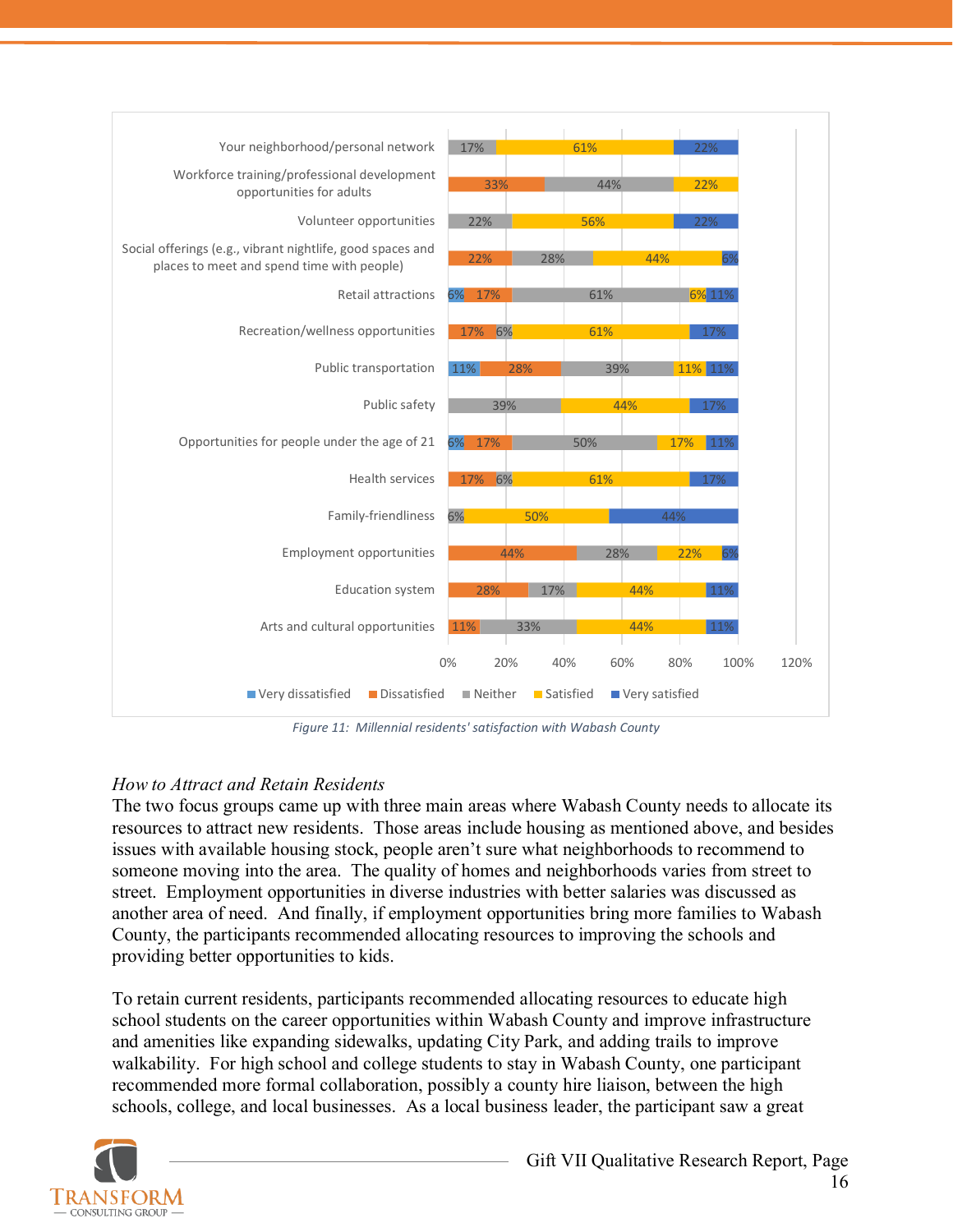need for the local government or another entity to help businesses network and recruit new employees to fill their open positions.

#### *Do you think you will still be living in Wabash County in 5 years?*

Between the two focus groups, about half raised their hand saying they expect to be living in Wabash County. Many said that their job or their children being enrolled in school were reasons they would stay. For those who think they may move away, one was interested in a bigger town or city where he could walk down a street and not everyone would know who he was. Two others mentioned their salaries as teachers are too low for them to continue to live off of.

#### *Do you think that Wabash County suffers from "brain drain" (once a person gets a postsecondary degree they move away)?*

Most focus group participants feel that Wabash County does suffer from brain drain and that the "best and the brightest" don't always return. Some feel that people aren't returning because their career tracks aren't as readily available in Wabash County. One concern raised from this discussion was that the community feels the same, and that it's lacking different types of social groups to get new ideas in the community. A suggestion was made to see what kids are majoring in to know what our citizens are looking to do and try to keep them in Wabash County.

#### *The \$5 Million Question*

There were multiple answers provided to this question, often building on ideas mentioned earlier in the discussion. Responses mentioned centered around the following:

- Attracting diverse industry
- Tax incentives to give businesses a reason to come here including small businesses
- Improve housing market and community upkeep
- Create a destination/attraction (e.g., Great Wolf Lodge) to draw people here to boost the local economy
- Increase early childhood education availability
- Afterschool programming for youth (low income, middle income, at-risk, etc.)
- Increase social events (e.g., first Fridays, community events)

### <span id="page-16-0"></span>**Transplant Focus Groups** – Individuals living in Wabash County who did not grow up there

Two focus group meetings were held with transplants living in Wabash County. The focus group meeting held in Wabash had 11 participants, and the one held in North Manchester had 5 participants. While millennial has been defined as those born between 1980-2000, there were a few attendees that were just a few years older, but still had a valuable insight for this project.

#### *Why They Moved to Wabash County*

The majority of our participants have lived in Wabash County for 8-10 years. The majority of participants moved to Wabash County for a job (about 70%) while two retired to Wabash County and one moved because of a relationship. One participant mentioned that their top secondary reason for moving to Wabash County was the low cost of living.

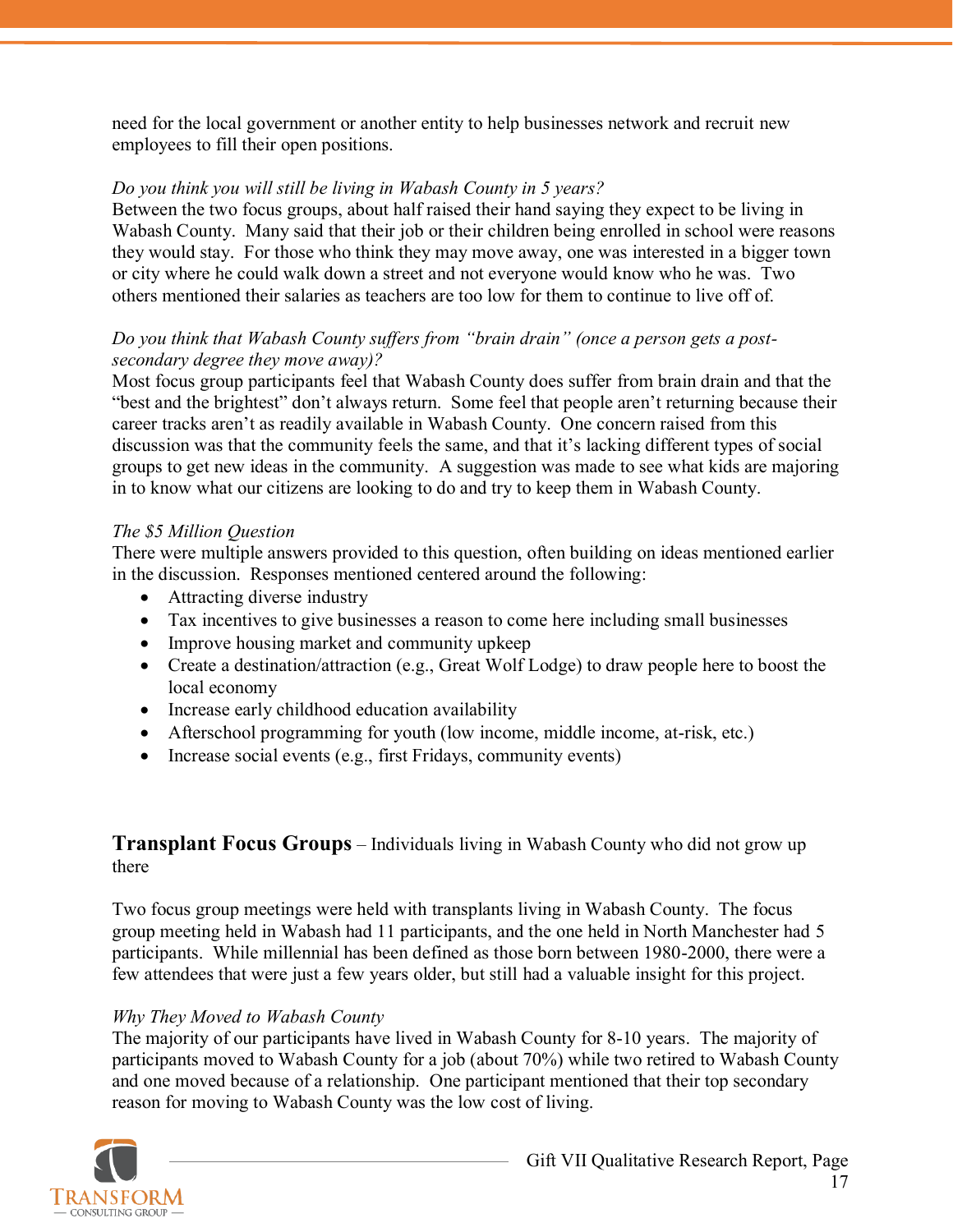When asked what they think the primary reason most current Wabash County residents would give for living there, participants feel work or family are the top reasons for residents.

#### *Satisfaction with Wabash County*

To determine how satisfied focus group participants were with various resources and attributes of Wabash County, they were asked to fill out a Likert scale question with the various attributes and rating them from very dissatisfied to very satisfied. The areas in which transplants were most dissatisfied were retail attractions and public transportation. Housing was not included in the Likert question, but participants brought it up as an area they are dissatisfied with. The areas in which they were most satisfied were family-friendliness and recreation/wellness opportunities.

One person mentioned having looked for 18 months and finding no contenders. Inventory, size, and price are all issues in the Wabash County housing market. Others mentioned rentals are a struggle to find, especially for young professionals in North Manchester. At least one participant has purchased a house outside of the county due to the issues with the housing market.

When asked why they think people choose to leave Wabash County, participants believe it could be attributed to not being connected with the community (poor personal network), a lack of nightlife, or better job opportunities elsewhere. Multiple participants agreed that when people don't grow up in Wabash County, it can be hard to break through and become a part of the community and not an outsider.

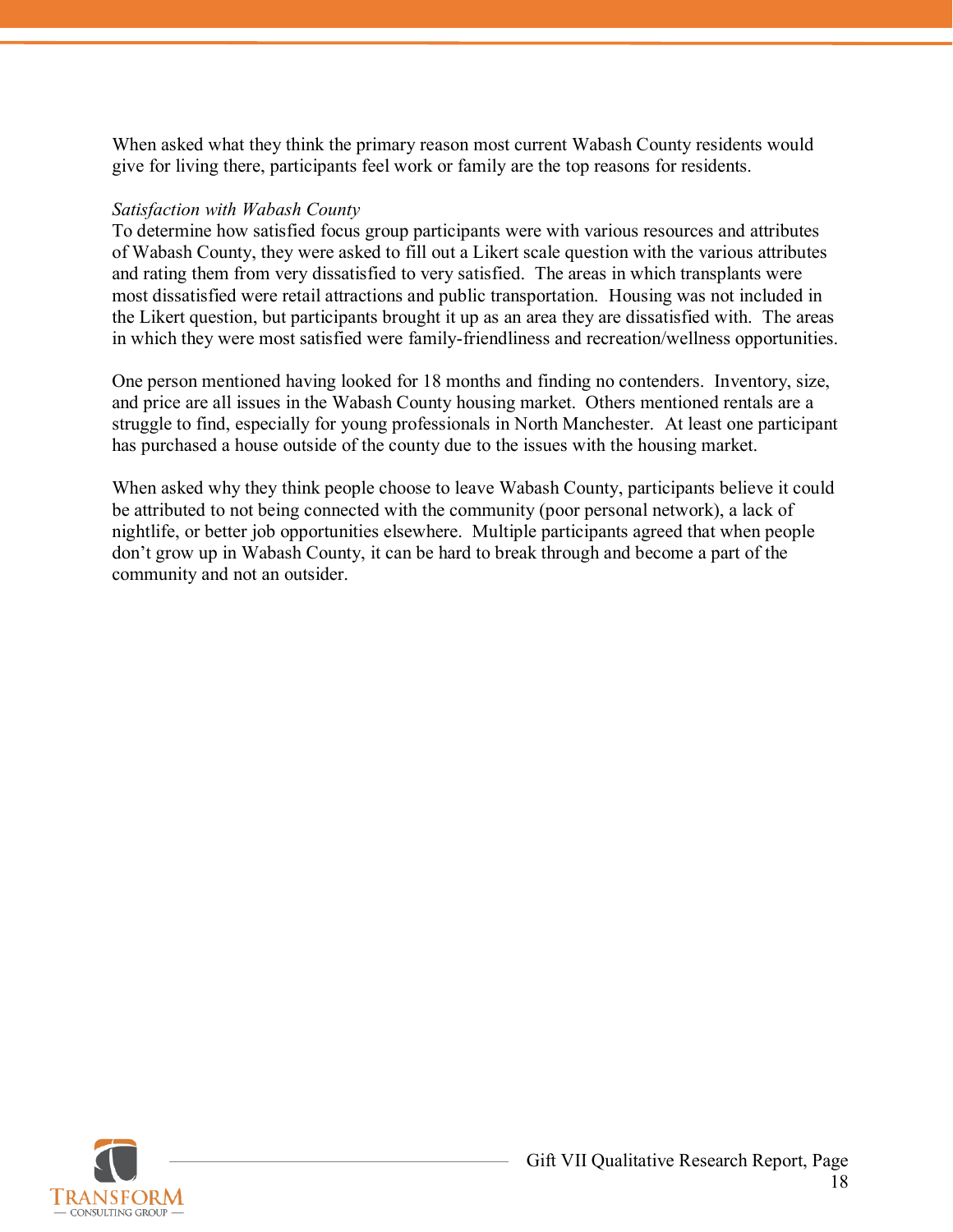

*Figure 12: Transplant residents' satisfaction with Wabash County*

# <span id="page-18-0"></span>*How to Attract and Retain Residents*

The two focus groups came up with four main areas where Wabash County needs to allocate its resources to attract new residents. They believe the county should invest in marketing campaigns, and that the small business revolution did good things for the community. Reliable and fast internet was brought up as something that could attract new residents, especially those who are able to work remotely. Participants also recommended investing resources in quality of life items (e.g., parks, trails, sidewalks) and promoting opportunities in the (K-12) schools.

To retain current residents, participants recommended allocating resources to recruit young people after they've left for a while. Also, reframe the message that Wabash County is not scared of young people leaving, but that we want them to come back. Encouraging the development of a new medical device factory/think tank with incentives (drawing from industry in Warsaw), and investing in infrastructure at the airport could help retain current residents by providing additional job opportunities and opportunities for corporate advancement.

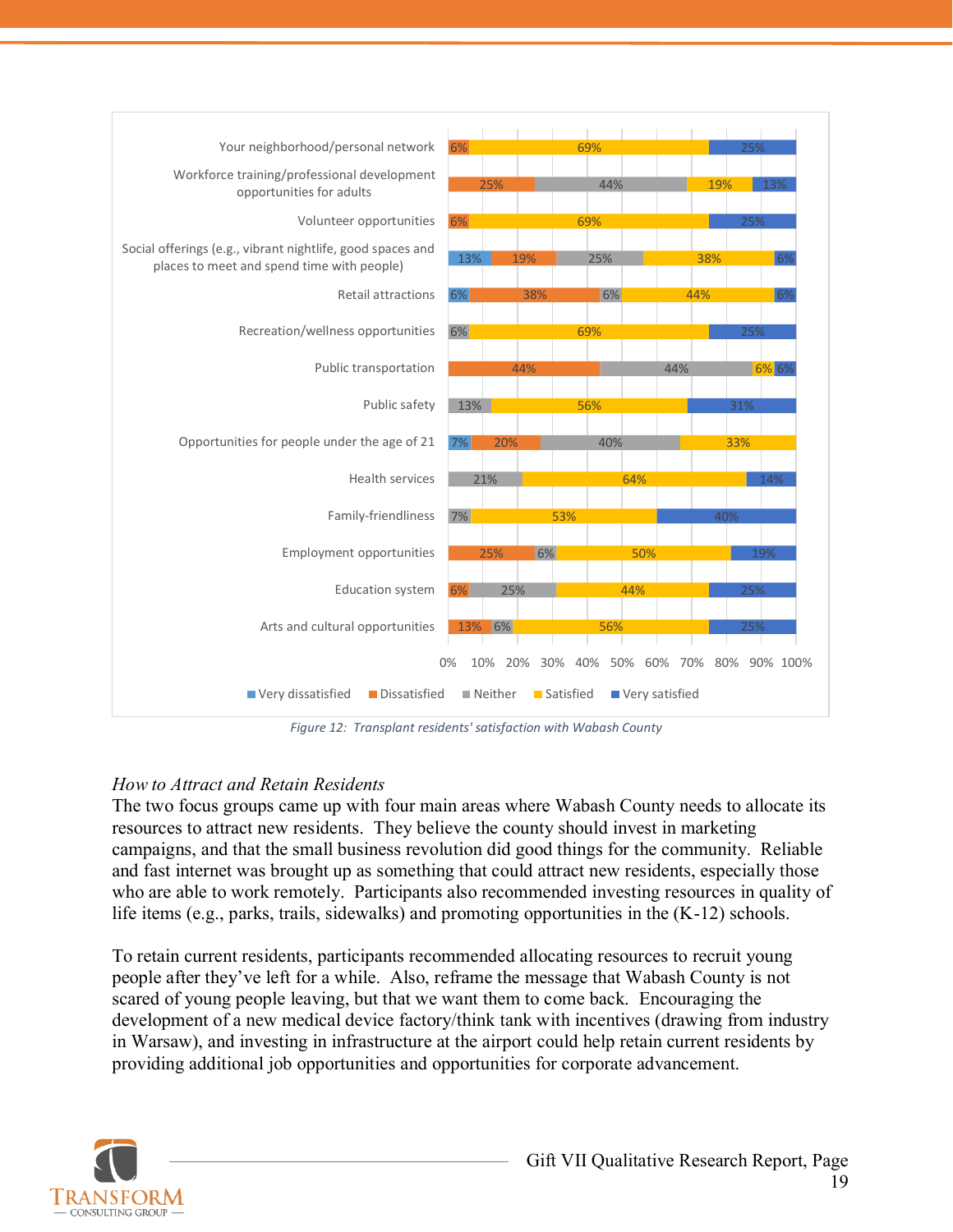#### *Do you think you will still be living in Wabash County in 5 years?*

These focus groups had more than half of participants raise their hands saying that they believe they'll still be living in Wabash County in 5 years.

#### *Do you think that Wabash County suffers from "brain drain" (once a person gets a postsecondary degree they move away)?*

Most focus group participants feel that Wabash County does suffer from brain drain. One participant wonders if the lack of family housing could be exacerbating the issue of people not returning home because they can't find housing. Another thinks maybe brain drain is supposed to happen with good schools turning out good kids. A Manchester University faculty member had noticed that while half of the faculty live in North Manchester, it appears that of the newest 25% of faculty, about a third live in Wabash County. Some of the newer faculty don't think of Wabash as a place to live and instead choose places lie Fort Wayne or Indianapolis. With its focus on community, the faculty member thinks the university could be more proactive or partner to help reverse this trend of newer faculty living outside of the county.

### *The \$5 Million Question*

There were multiple answers provided to this question, often building on ideas mentioned earlier in the discussion. Responses mentioned centered around the following:

- Attract new industry
- Improve housing market
- Increase quality of place initiatives
- Bring reliable high-speed internet to the county
- Tax incentives to give businesses a reason to come here
- Community improvements (e.g., fix sidewalks)
- Create a destination/attraction (e.g., Great Wolf Lodge) to draw people here to boost the local economy
- Address education from Kindergarten to college
- Create a marketing/PR campaign to keep Wabash County in the front of people's minds

<span id="page-19-0"></span>**Interviews -** Individuals who work in Wabash County but live outside of the county

Phone interviews were conducted with 17 individuals and one individual submitted written answers to the interview questions between May  $3<sup>rd</sup>$  and May 16<sup>th</sup>, 2019. Participants were recruited from personal and professional contacts of Grow Wabash County, CFWC, and TCG who are known to work in Wabash County but live outside the county. The participants were nearly 50/50 female or male, and they ranged in age from early 20's to early 60's.

*Where They Live Currently (County)*

| Allen - 5      | Miami - 4    |
|----------------|--------------|
| $Grant - 1$    | Whitley $-2$ |
| Hamilton - 1   |              |
| Huntington - 3 |              |
| Kosciusko - 2  |              |

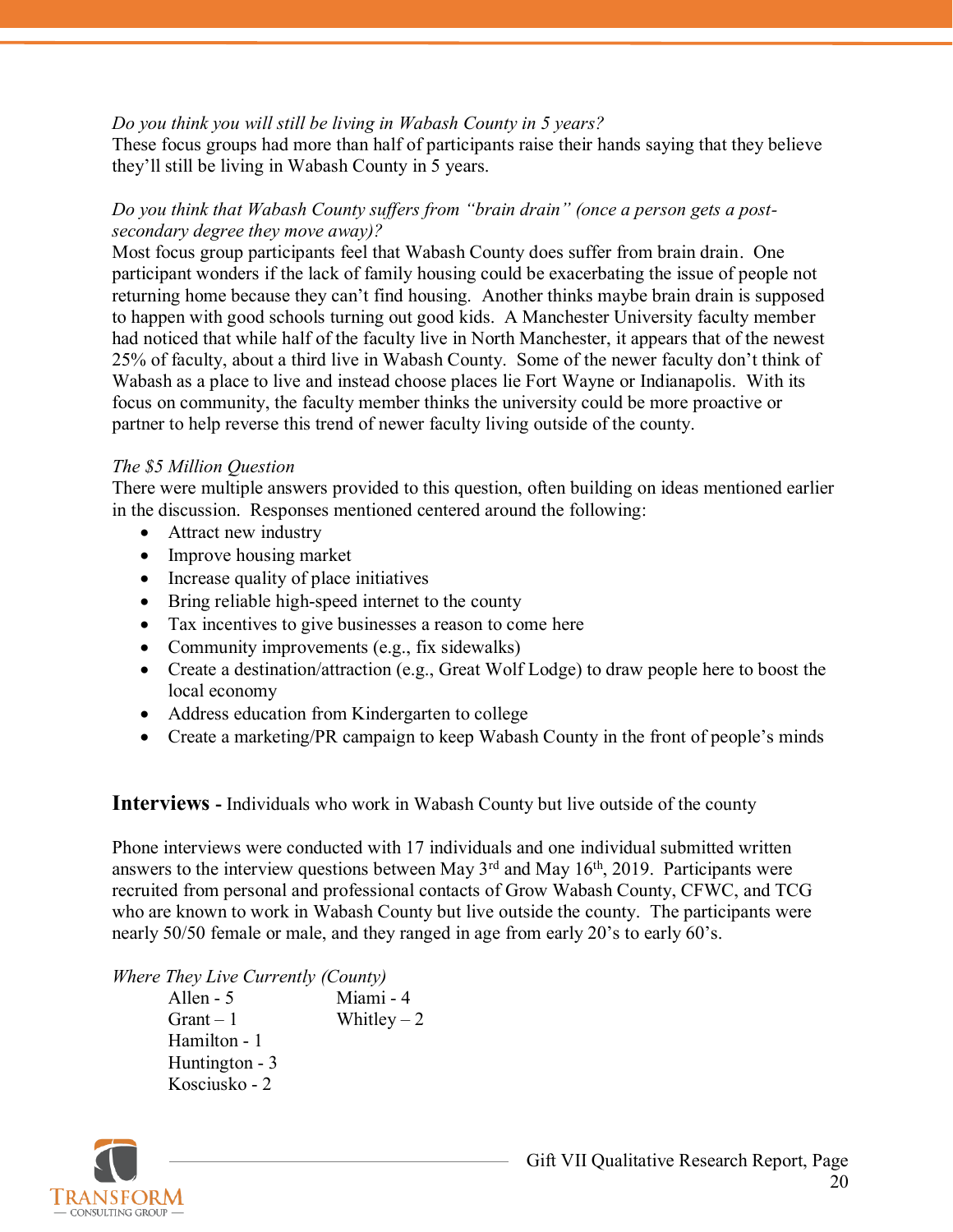# *How Long They Have Worked in Wabash County*

Participants for interviews varied in age and thus vary in the amount of time they have worked in the county. About a third have worked in the county for 20+ years, a few have worked there for 10-15 years, and nearly half have worked in the county for less than 5 years.

*Have they ever lived in Wabash County? Could they see themselves moving to Wabash County?* Only two participants mentioned having lived in Wabash County previously. Four participants lived in Wabash County for college. A couple of participants mentioned that they lived or grew up within a mile of the Wabash County line.

More than half of participants do not see themselves moving to Wabash County. Typically, their reason was that they're established where they are, they're not looking to get a second mortgage, or they're accustomed to the amenities they currently have. About six people said they were unsure. Often it would depend on something occurring such as downsizing once children move and an attractive house available, or something changing that made it so that they were looking for a shorter commute or a lower cost of living.

One respondent thought they might be interested in moving, and that they've enjoyed meeting great people in Wabash County but are unsure of what there is to do for people his age in the area.

### *Top Reasons for Living in Another County*

Below are answers that were brought up in more than one interview in order of frequency (with the top bullet being the item that came up the most often). Having a spouse with a job in another county, a job that required location in a particular area, or better job opportunities in another county was mentioned by half of the interview participants. The commute being easy for many in surrounding counties was one reason they justified being the spouse to commute. Being close to family and having grown up in an area (or already established there) were the number two and three top reasons to decide to live in another county. A couple of participants said they tried to move to Wabash County but couldn't find a house to buy, and two participants mentioned living elsewhere for better schools.

- Spouse's job outside of county
- Close to family
- Grew up there/established
- Couldn't find a house in Wabash
- Easy commute
- Better schools

# *Best Attributes of Wabash County That Make It an Attractive Place to Live*

Below are answers that were brought up in more than one interview in order of frequency (with the top bullet being the item that came up the most often). The best attributes most frequently mentioned were the small-town feel, close-knit community, and the active development/investment in making the downtowns an attractive place.

- Close-knit community
- Small-town feel

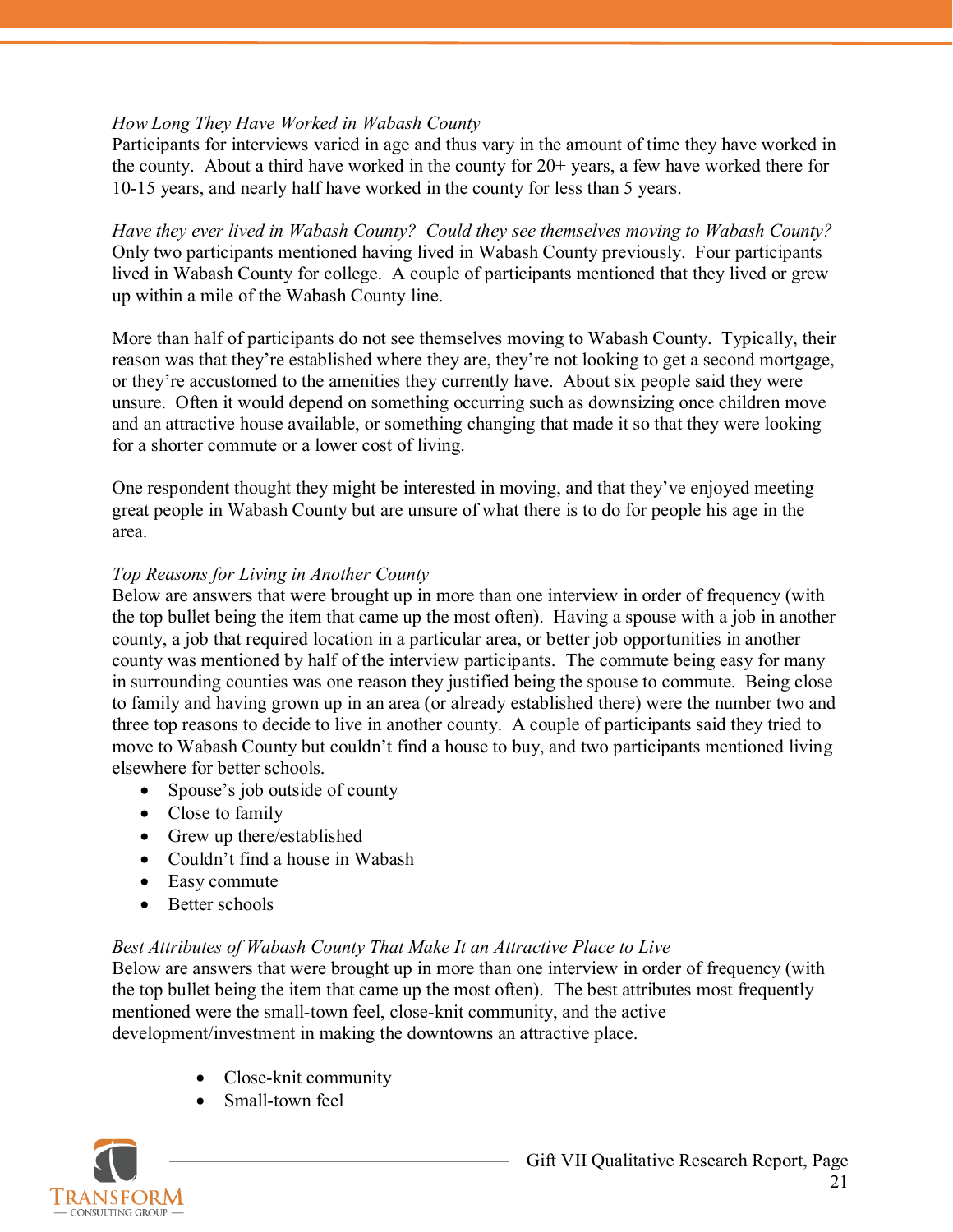- Active development/investment in downtown areas
- People care about the community
- Downtown areas
- Honeywell Center
- University brings in events and speakers
- Family-friendliness
- Low cost of living
- Slower pace community and lifestyle
- Charley Creek Inn
- Small schools

# *Greatest Challenges That Prevent People from Living in Wabash County*

Answers to this question varied more than answers of what the greatest attributes of Wabash County are. In a few cases, some of the previous attributes can also be the greatest challenges to people living in Wabash County such as not being close to a big city, lacking big city amenities, being too small of a community. After vicinity to a large city, job opportunities and the lack of diversity in industry was one of the top answers provided as a challenge to someone moving to Wabash County. Participants also mentioned the lack of retail options (grocery and big box stores for example) and a poor housing market as challenges.

#### *Why do you think most current Wabash County residents would give as their primary reason for living here?*

Nearly every participant provided one of two answers to this question. They believe people live in Wabash County because they grew up there and possibly still have family there, or they moved to Wabash County for a job.

# *Why do you think people choose to move away from the county?*

According to participants, the top reason people choose to move away from the county is because of job opportunities. This was mentioned by over half of participants. Some other reasons they believe people move away is because they want a larger city or to move somewhere where there's more to do. The issue of housing also came up with two participants saying that their house was cheaper in Allen County than a comparable house in Wabash County.

# *How to Attract and Retain Residents (and How to Attract and Retain Younger People)*

Participants seem to be in agreement that attracting residents and retaining them in some cases comes down to job opportunities, particularly in new industries and for those who hold postsecondary degrees. The other thing to focus on to attract younger people to live in Wabash County is quality of life initiatives involving community events, entertainment options, more dining, and more shopping. Some participants noted that there are things to do for those who are elderly or young children, but there are not as many things to do for older youth and adults.

Often the answers on how to retain current residents were similar or the same as those to attract younger people to live in Wabash County. One item that came up more when talking about retaining current residents was investing more resources into schools and new housing developments.

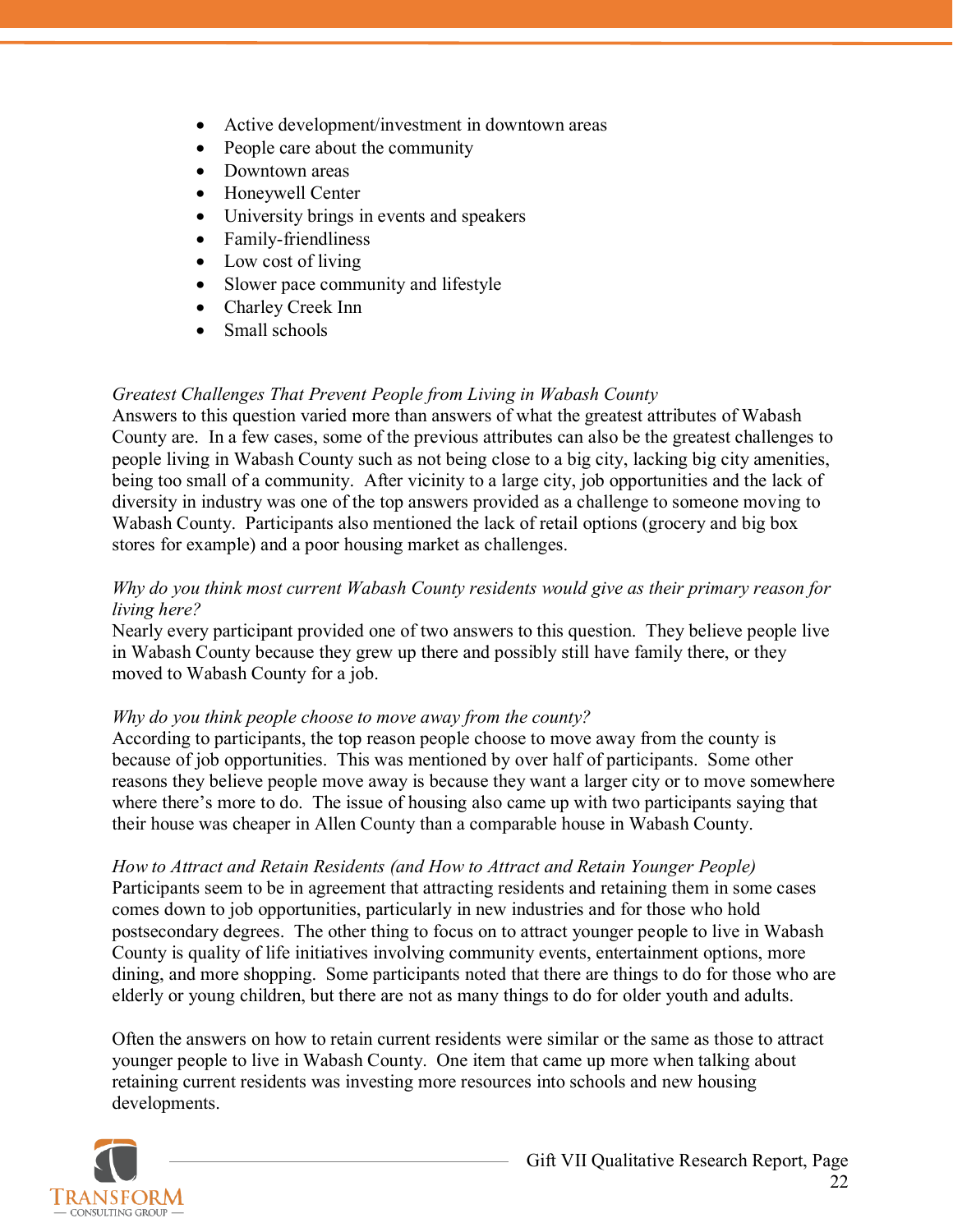### *Do you think Wabash County Suffers from "brain drain" (once a person gets a post-secondary degree they move away)?*

Many interview participants are educators in K-12 schools or at higher education institutions so their perspective on this question is particularly relevant. Those in higher education feel that many of their students do not stay in Wabash county after graduation including those who grew up here. Some participants know of individuals who looked to stay in Wabash County but couldn't find a job, and that there are few opportunities for jobs for individuals right out of college. Multiple participants mentioned that this is a reason Wabash County needs more job opportunities that span different industries and require different levels of education.

For both age groups, one participant feels they're leaving not because they want to get out but because they lack awareness of what they could do in Wabash County. They're just starting to see some of the short commuting opportunities.

#### *Do you think the reasons for a declining population are similar in Wabash Counties and its surrounding counties?*

Most participants feel that Wabash County is not unique in its struggles to keep the population declining. They feel that rural areas across the state and the country are dealing with the same issue. In particular, the decline of the agriculture and manufacturing industries are affecting Wabash County as they are other rural counties.

Some participants mentioned that some areas are growing such as Warsaw due to its booming orthopedics industry and Huntington County being so close to Fort Wayne.

One attribute that participants brought up that not all rural communities have is a local college, Manchester University. Many see that as an opportunity to partner to bring more residents and amenities to the community. Others mentioned that Wabash County is ahead of the work of other counties to address the decline in population by actively working to address the issue.

### *Have you seen any business closures or layoffs that you believe contributed to population loss in Wabash County within the last 5 years?*

Participants familiar with the Wabash area could not think of too many business closures or layoffs in the last 5 years, but most participants from North Manchester were quick to mention the closing of The Foundry as well as two local fast food restaurants. Some noted that while these weren't huge losses in terms of number of employees, the community still felt the loss. A couple of participants mentioned General Tire, and while that wasn't a recent closure, it was a big blow to the city and county that the community is still feeling the effects of.

Some participants noted closures occurring in surrounding counties such as the pending closure of Schneider in Peru which probably employs residents of Wabash County. The major concern mentioned when a participant discusses a closure of a business is whether the county has job opportunities for these newly unemployed people or whether they'll have to seek employment outside of the county.

*Other Reasons for the Declining Population in Wabash County*

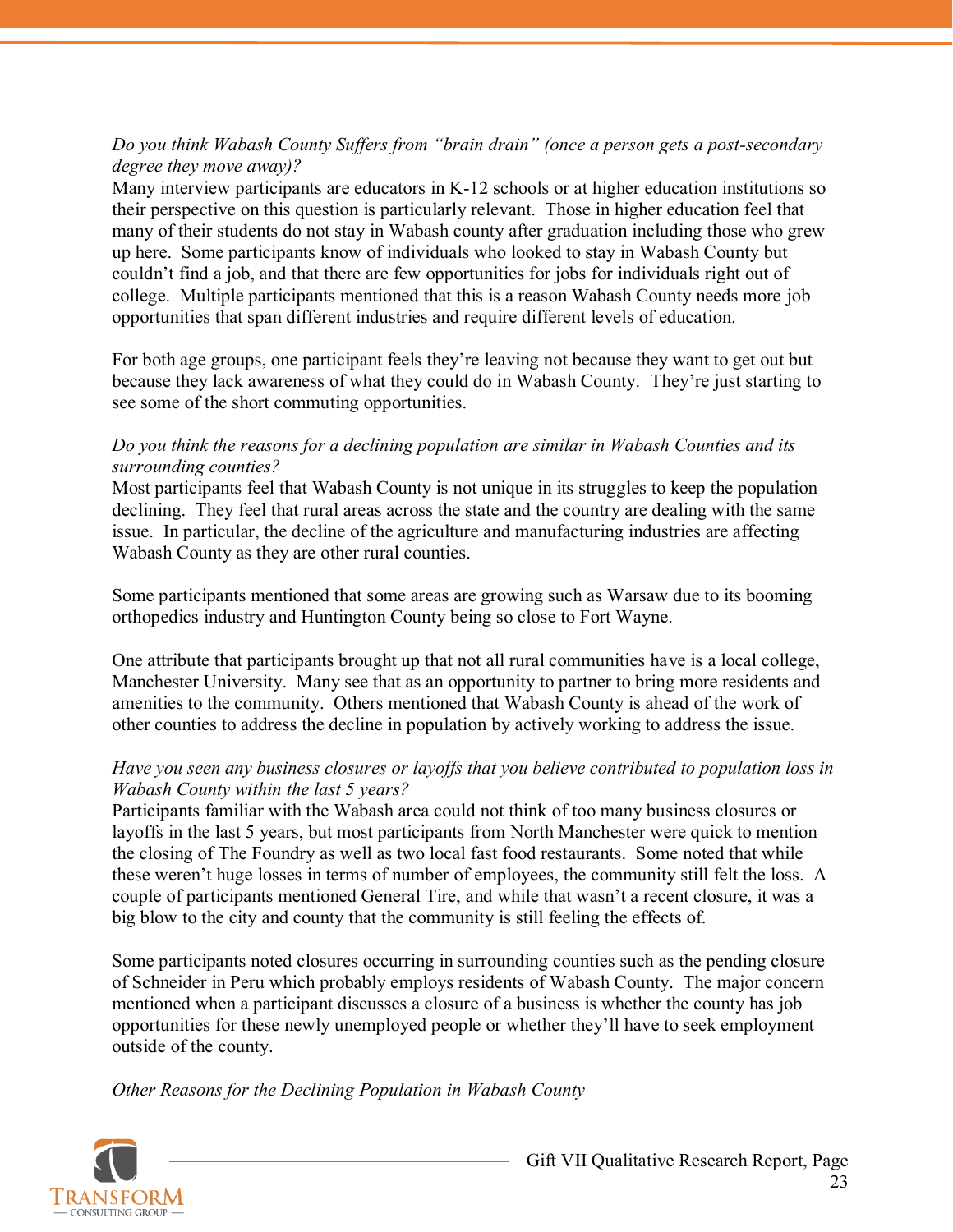- Family farms can no longer employ their whole family and are struggling to compete with big farm corporations. (changing dynamics of farming)
- Poor cell phone reception and internet makes the county look like it's not as advanced or doesn't have the resources to support these things.
- Multiple participants mentioned at different points in the interview, a struggle to be accepted or integrated into the community when you are not from Wabash County originally.

# *The \$5 Million Question*

- Invest in housing, amenities, education, and attract and retain businesses.
- Working with higher education institutions in the county who are bringing the millennials in, to convince them to make Wabash County their home.
- Invest in young graduates by providing high school students scholarships to attend Manchester University or provide loans for students that will be forgiven if they come back to live/work in Wabash County for so many years after graduation.
- Invest more in North Manchester's downtown like they're doing in Wabash.
- Continue initiatives to better the community such as festivals and bike trails.
- Enhance the school systems. Thinks the Wabash County high schools need to consolidate resources, and that the community needs to focus on progress and not so much on tradition.
- Bring housing developers to build in Wabash County.
- Add an attraction and keep building the tourism industry in Wabash County.
- Bring opportunities in emerging industries like technology, entrepreneurship, and starting small businesses that could be driven by younger minds.
- Internships or ways to get people connected to Wabash County so then they'll stay.
- Renovate more places to attract more businesses.
- Continue what's happening in downtown Wabash but expand to roads/buildings, replacing empty lots, and get rid of old factories so site selectors see Wabash as clean and see the best attributes (e.g., river, Honeywell, etc.).
- Invest in jobs.
- Enhance activities throughout the county such as bike trails, parks, and things to do outside the normal work day.
- Entice businesses to come to the county either with money or other amenities to make it an attractive place.
- Build a water park or other family attraction. (Columbia City just built a small one, and it's been huge for the community.)
- More emphasis on non-traditional students, and those who don't want to go to a year college.
- More emphasis placed on training and potential financial supports (such as those pursuing a CDL or nursing license).
- Marketing of opportunities what's available to kids, what careers are in our vicinity, and embracing that there might be some opportunities to work outside the county but live in Wabash County.
- Quality of life improvements (e.g., diversity of dining, entertainment, and shopping options)